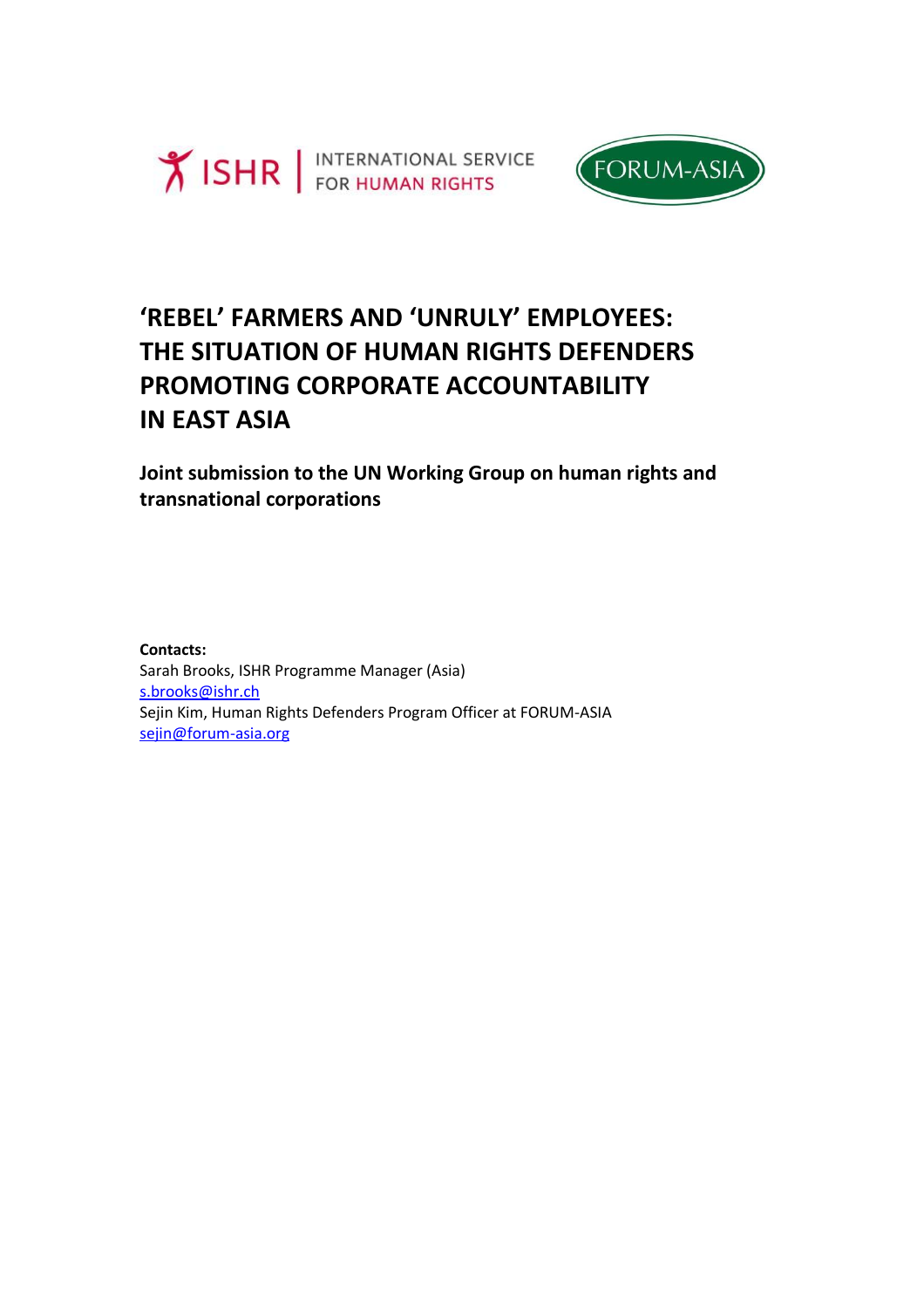#### *INTRODUCTION*

The International Service for Human Rights (ISHR) and Asian Forum for Human Rights (FORUM-ASIA) offer this document as a submission to the UN Working Group on Business and Human Rights. The intention of this document is to lay out the challenges faced by human rights defenders (HRDs) working to promote corporate accountability across East Asia, with a particular focus on investments and operations in ASEAN countries. We encourage the Working Group to effectively and comprehensively consider these issues in its work, and in particular to provide space to address the situation of HRDs at its Asian regional forum announced for 2016.

At the national level, it is hoped that this document will spur conversation among government, civil society, and corporate actors and that those conversations, at minimum, will help to feed into participation at the regional forum. We also encourage domestic and international stakeholders to use the recommendations contained at the end of this report to inform advocacy at the multilateral level, including shaping debates at the Human Rights Council (the Council); informing treaty bodies; and strengthening attention to HRDs working on corporate accountability in recommendations made in the context of the Universal Periodic Review (UPR).

This report does not contain a detailed legal analysis of the legislative frameworks governing foreign direct investment, corporate social responsibility, or land concessions in the selected countries. Country by country differences in approach to commercial, investment, and development law and policy create very different legal environments for the operations of NGOs and corporate accountability HRDs. As such, we hope that national-level groups and international experts will feel free to use this as a possible starting point for additional research to inform the Working Group, and to shape their participation in the upcoming regional forum.

We also note that it would be impossible to address all sectors in all countries. For host countries, we have focused on those sectors that contribute most to a country's overall GDP, whether export or domestic. Home country profiles will focus exclusively on government efforts, and space for civil society, to improve respect for human rights by companies domiciled in that country.

This submission uses engagement with a range of multistakeholder initiatives as a proxy for government engagement and, where possible, as a common benchmark for transparency and community dialogue. However, a more extensive review of international multistakeholder or 'CSR' efforts, including with international and regional financial institutions, may better reflect the attitudes and actions of the corporate sector towards HRDs and host governments.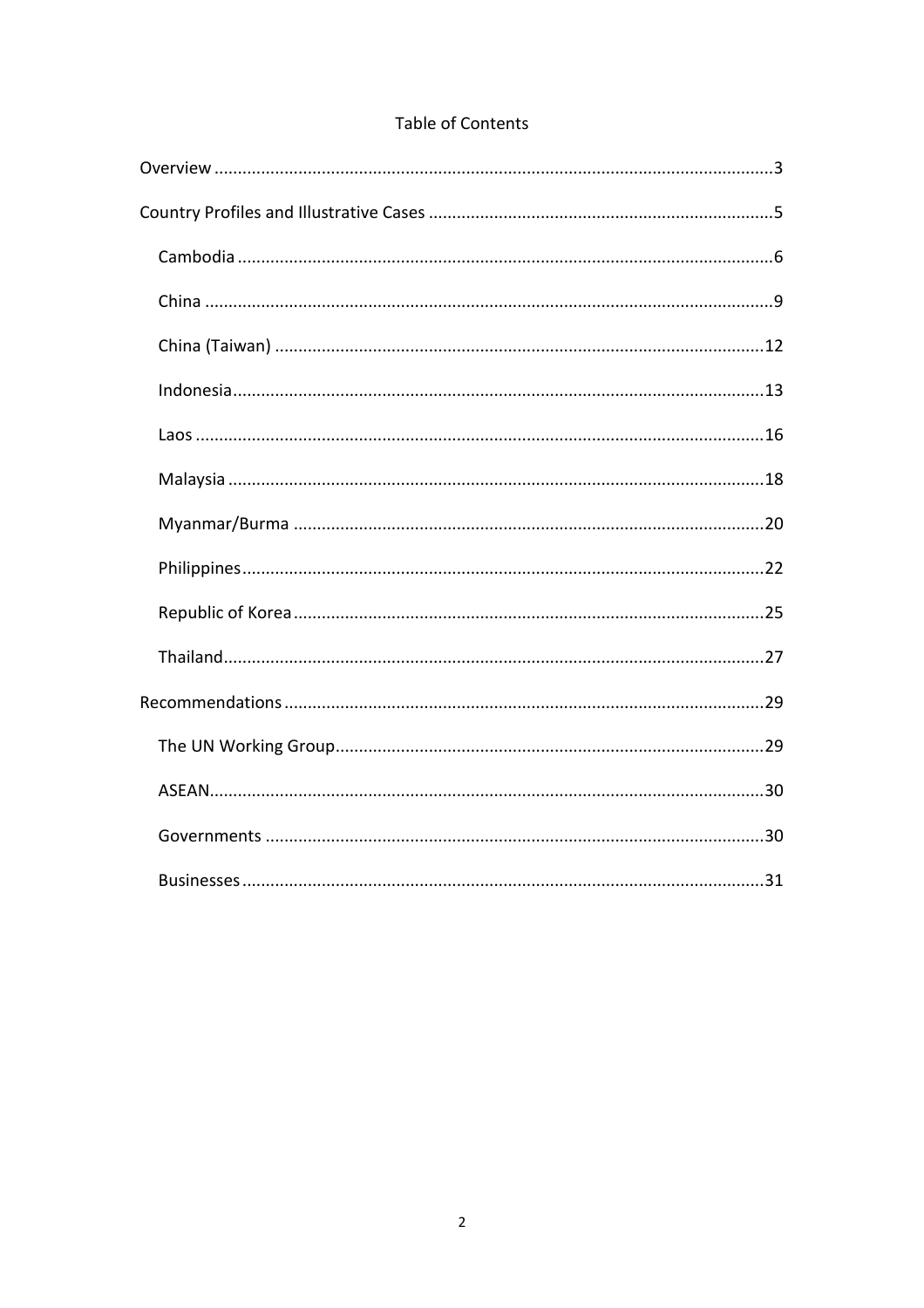## *OVERVIEW: HUMAN RIGHTS DEFENDERS AND BUSINESS OPERATIONS IN EAST ASIA*

East Asia is home to one of the most vibrant regional economies in the world, an engine with over one fifth of the world's population, a huge amount of its youth, an incredible richness of natural and human resources, and a history of economic development that has, in many countries, outpaced expectations several years running. The Association of Southeast Asian Nations, or ASEAN, has received significant support from key trading partners in the region and beyond to facilitate advances in regional economic integration to make business easier and more profitable.

At the same time, actors in this economy do not always operate with the transparency and accountability that civil society and consumer are beginning to demand. In fact, many Western governments and multinational corporations have expressed wariness at the sustainability of the breakneck pace of growth in China; the impact of pending and future trade agreements on emerging economies that play key roles in multinational supply chains; and the degree of official corruption and impunity for many kinds of human rights violations, both in the most advanced of East Asian economies and the least. Conflict, natural disaster, and the impact of current and future authoritarian regimes further contribute to the air of instability and lack of good governance on the part of governments, and the risk calculations and corresponding demands on the part of businesses and investors.

In East Asian countries, as in many developing countries and emerging economies of other regions, the profits gained by the corporate sector – whether multinational or domestic – rarely have a proportionately positive impact on the well-being of workers and affected communities.

ASEAN has, over the last decade, made significant advancements in regularising regional arrangements and building regional institutions that can respond to regional crises. In particular, ASEAN's efforts at combatting smuggling and human trafficking; eliminating trade in illegal wildlife; and facilitating inter-ASEAN trade have received the approval of many Western countries, including the U.S.

However, for reasons including its reliance on a consensus-based approach, ASEAN has yet to meaningfully advance in the area of human rights at the regional level. The 'ASEAN Declaration of Human Rights' was widely criticised for its reference to Asian values and thus, lack of accordance with universal human rights and fundamental freedoms. The ASEAN Intergovernmental Commission on Human Rights (AICHR) remains a very weak institution, and human rights experts and international and regional NGOs have called for reforms to make AICHR more independent and effective.<sup>1</sup> A range of reforms have been suggested, including the adoption of practices in line with other regional human rights institutions such as country visits, Special Procedures, and annual country reviews. Nonetheless, even UN experts have

<sup>1</sup> https://www.fidh.org/International-Federation-for-Human-Rights/asia/asean/15292-asean-time-toget-serious-about-protecting-human-rights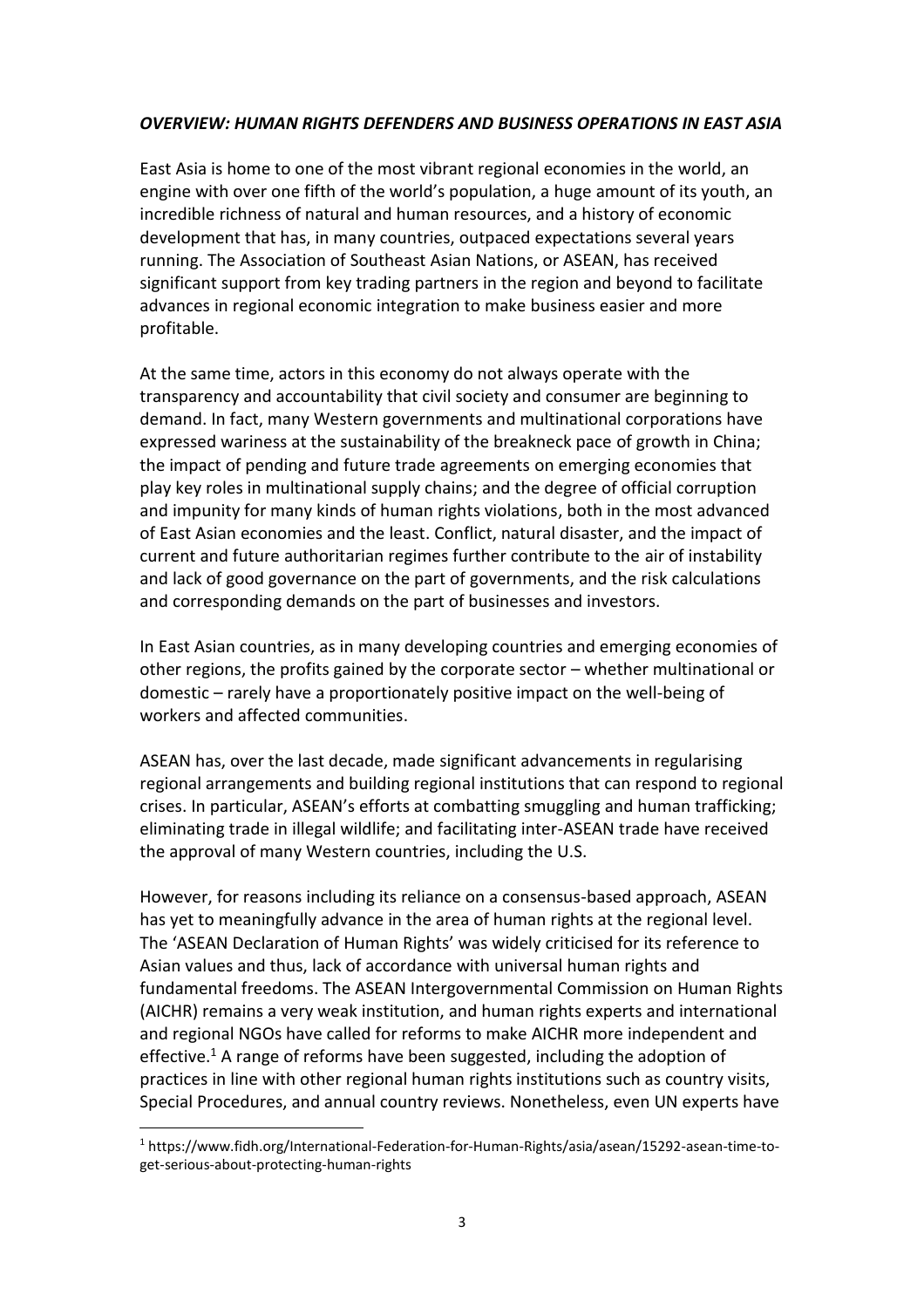at time raised concerns related to protection for HRDs in the context of the ASEAN Peoples' Forum.<sup>2</sup>

The lack of an effective regional mechanism to address human rights violations linked to business activities and the uneven levels of development, including on human rights issues such as rule of law, transparency, and free civil society, combine to create a raft of challenges to effectively putting in place approaches to economic development and private sector engagement that respect human rights. These include:

- Lack of legislative and policy measures to recognise and protect HRDs and promote a safe and enabling environment for their work
- Efforts to rollback guarantees of 'enabling rights' for HRDs, such as freedoms of expression, assembly, and association
- Absence, or conflicting versions, of 'corporate social responsibility' regimes; where they exist, they do not always reflect international norms and best practices, including the UN Guiding Principles on Business and Human Rights
- Lack of harmonised policies by corporations across the region, and the risk of a 'race to the bottom' by efforts to identify low-cost investments, which arise from a reluctance to view human rights risks and benefits from respecting rights as central to business operations
- High levels of state-owned enterprises, in particular in the extractives and oil and gas sectors, that operate in many ways outside the effective purview of external groups
- A high prevalence of corruption in both the public and private sector and a lack of transparency in the generation and expenditure of revenues
- Lack of common understanding of or approach to free, prior, and informed consent (FPIC), in particular with regard to indigenous and stateless persons, and environmental, social, or human rights impact assessments
- Institutional and practical barriers to participation in public policies and decision-making in the area of economic development

ISHR and FORUM-ASIA firmly believe that HRDs play a critical role in addressing the challenges listed above, and in preventing and mitigating violations and seeking accountability for human rights abuses linked to business activities. They can bridge the gap between local communities – in particular indigenous communities – and powerful companies, national governments, and regional and international bodies and human rights standards. Their work can complement government monitoring efforts, for example in the areas of worker rights or environmental protection, and can help fill in the gaps in rights protection that arise due to limited resources, political will, and knowledge on the part of regional governments.

 $\overline{a}$ 2 Joint allegation letter KHM 3/2012, c.f. A/HRC/21/49.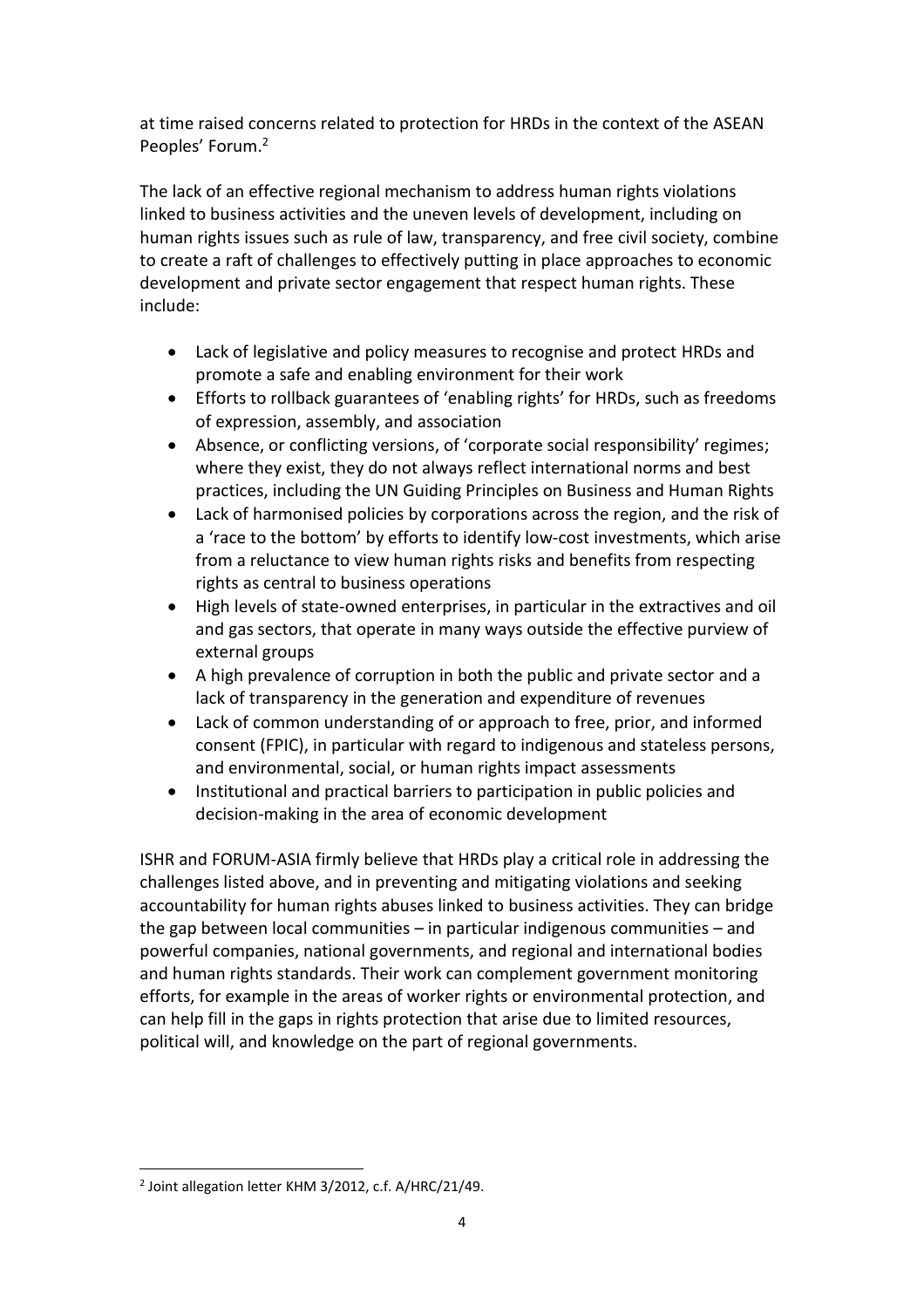## *COUNTRY PROFILES AND ILLUSTRATIVE CASES*

The countries below have been listed in alphabetical order. Following each country name, a series of letters signifies the primary sectors in which business-related human rights abuses are particularly salient.

- [A] industrial agriculture, in particular for commodities (e.g. sugar, palm oil)
- [E] electronics

 $\overline{a}$ 

- [F] forestry and logging
- [M] manufacturing, in particular garments/footwear
- [O] oil, gas and mining, and other energy projects
- $[P]$  public participation<sup>3</sup>
- [S] seafood, both farmed and wild-caught, and seafood processing

This is not intended to be an exhaustive list of countries, cases or issues, but to provide illustrative examples of the type of legal, regulatory, and practical challenges confronting HRDs. 4

Additionally, because of the range of levels of development through the East Asia region, we seek to give a cross-section of challenges facing HRDs both in host countries, or countries that are destinations for foreign direct investment, and also in home countries of businesses and development projects – such as the more advanced economies of Japan, Singapore, and South Korea. Countries of particular focus for ISHR and our partners will, as appropriate, be given more extensive consideration.

<sup>&</sup>lt;sup>3</sup> This is intended to capture the suppression of criticism of a country's overseas economic development policies, or the practices of businesses domiciled in that country.

<sup>&</sup>lt;sup>4</sup> For example, migrant workers are a population particularly vulnerable to human trafficking and other abuses in the context of business operations, and migrant rights defenders often face particular challenges. However, this is an area where extensive work by expert actors in the relevant sectors (in particular, fishing and seafood processing) is already ongoing.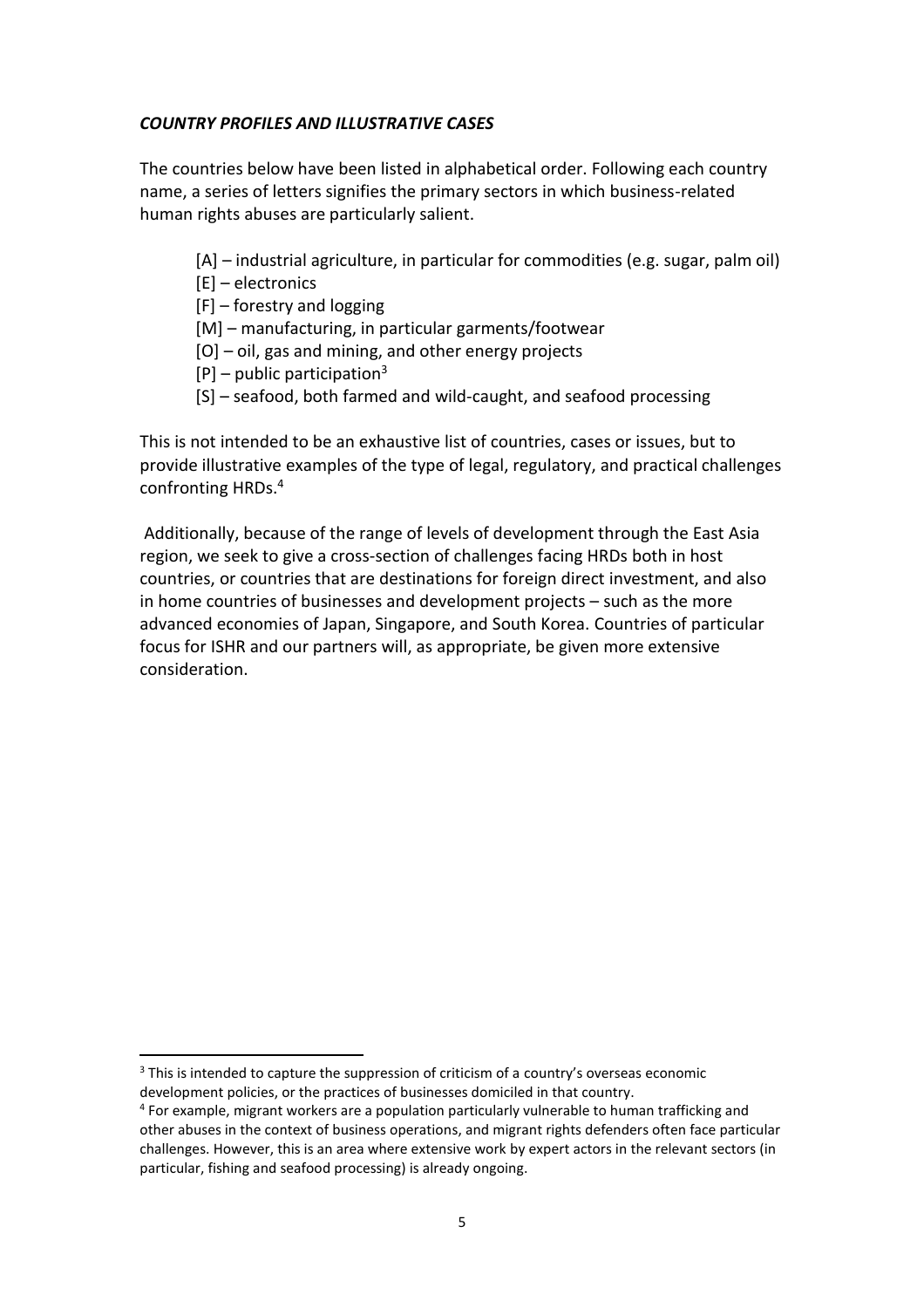#### **Cambodia – A, F, M, O**

Cambodia has since the official end of the conflict in 1991 been a destination for foreign direct investment, initially as a means of helping the country recover from conflict and combat poverty. However, this investment has not occurred without protest from local communities or scrutiny by the international community.

In terms of legal frameworks, Cambodia has in recent years progressively sought to close down space for HRDs to operate. The Law on Associations and Nongovernmental Organisations (LANGO), which was adopted in August 2015, imposes mandatory registration for both domestic and international associations, and sanctions for the activities of unregistered organisations. More worrying yet, the law would allow for the government to de-register associations and organisations that it consider critical of government policies, including in the area of economic development. 5

In light of the increasing attention to plantation agriculture and large-scale development projects in the country, environmental, social, and human rights impact assessments, ESIAs and HRIAs, could go a long way to empowering affected communities and preventing known human rights risks. Although current preconditions for approval of projects include environmental assessments, the scope is inadequate to capture the range of concerns. Additionally, as an administrative requirement, local authorities who have a vested interest in boosting investment often permit companies to consider the assessment a mere box-checking exercise. A new Environmental Impact Assessment law has been drafted, but it does not sufficiently address free, prior and informed consent (FPIC), including the right of indigenous peoples to consent and fair compensation for land. The Land Law and Forestry Law both make reference to the rights of indigenous communities, but the implementation has been limited and would be further challenged by the restrictive environment resulting from the LANGO. $^6$ 

Cambodia has been in the process of amending its Trade Union Law since 2011. On 13 November 2015, the Council of Ministers approved the controversial law. It would seriously restrict the freedom of trade unions, making the work of existing unions difficult and the formation of new unions nearly impossible. 7 Labour leaders would risk fines for 'not securing national development', and freedom of assembly would be restricted so as to effectively prevent strikes and other mass demonstrations. Already, the Law on Peaceful Assembly is used to require that groups receive authorisation (which can be denied without appeal) and to impose overly broad limits on the ability of civil society to organise demonstrations.

There is no national human rights institution in Cambodia, and the judiciary is rife with corruption. In fact, local group note that the Anti-Corruption Unit that does exist is controlled entirely by the executive branch, and so lacks the independence to

<sup>5</sup> http://www.ishr.ch/news/cambodia-withdraw-lango-and-ensure-genuine-civil-society-participation

<sup>6</sup> Input from ISHR and FORUM-ASIA partner AIPP, September 2015.

<sup>&</sup>lt;sup>7</sup> Input from ISHR and FORUM-ASIA members ADHOC, September 2015.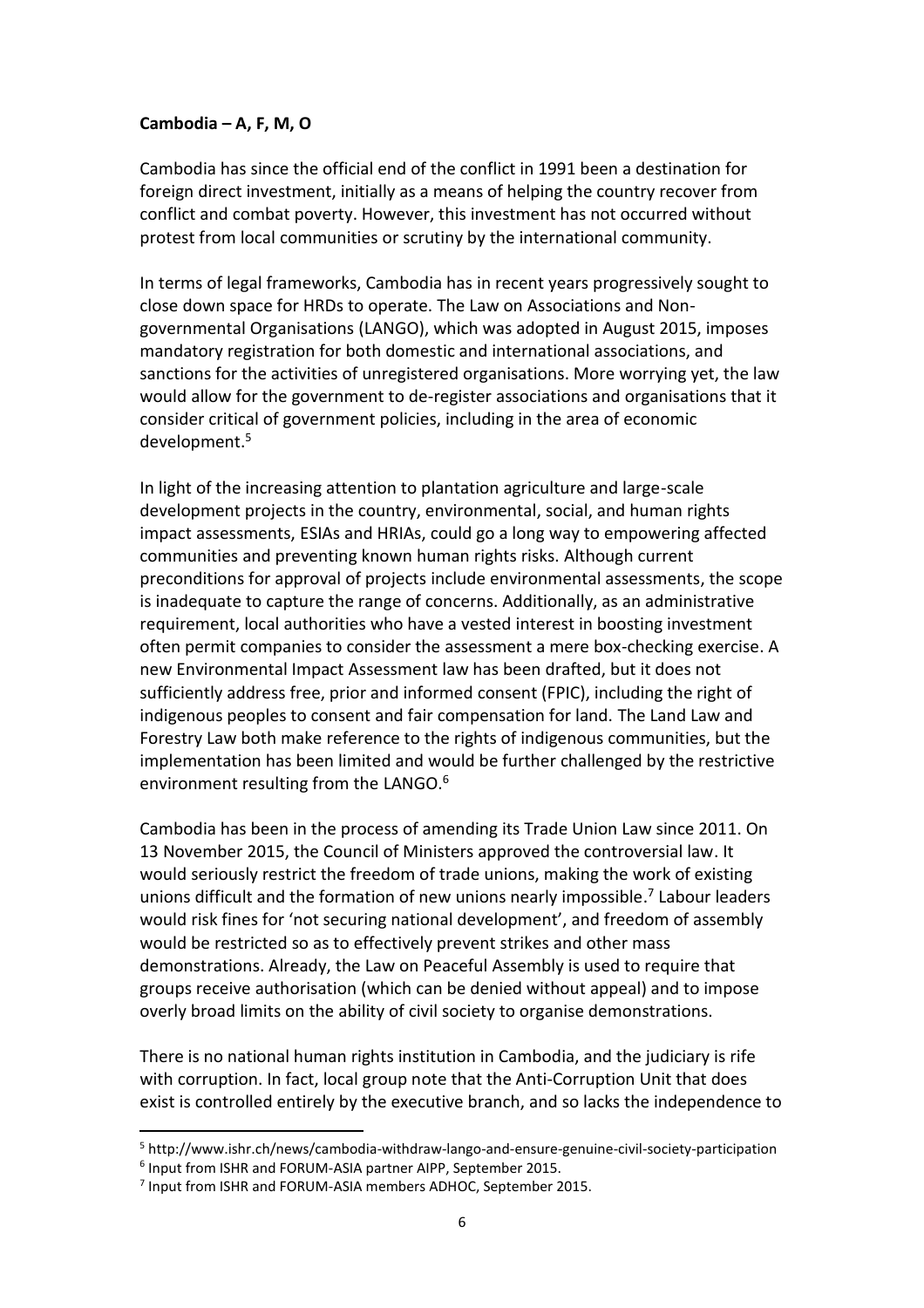do its job effectively. Other policy processes, for example the National Strategic Development Plan (NSDP), have proven of limited utility to activists. While about ten organisations, as well as the umbrella NGO Forum, provided comments during the drafting stages of the 2014-2018 NSDP, only a quarter of their suggestions were incorporated. <sup>8</sup> Furthermore, the NSDP is not a substitute for a full National Action Plan on Business and Human Rights, as its primary focus is on economic growth and business-related concerns; it does not include accountability mechanisms, and does not substantively address the issues of human rights, much less HRDs.

In practice, failure to fully and fairly investigate human rights abuses, including the killings of leaders in the garment and agricultural sectors over the last decade, contributes to widespread acceptance of official impunity. The murder of trade unionist Mr Chea Vichea, the arbitrary detention of Ms Yorm Bopha, and the continued harassment of independent civil society organisations are characteristic of the behaviour of Cambodian authorities who face few if any repercussions.

In contrast, HRDs are targeted using the same laws that should protect them. Arbitrary detention and arrest, and use of excessive force, have been justified by criminal code provisions on destruction of property and protection of social order. 9 Lethal force has been used to disperse demonstrations, the most well-known recent case being the January 2014 garment sector protests. Paramilitary, police, and private security – both uniformed and plainclothes – have been implicated in the death and injury of dozens of demonstrators.

HRDs seeking accountability or advocating on behalf of displaced or evicted communities have been the subject of judicial harassment; since 2012, according to local groups, the use of defamation charges to file criminal cases against HRDs has surged. In July 2015, public prosecutors charged NGO leader Mr. Ny Chakrya with defamation for his public statements regarding the arrest, trial, and imprisonment of two land rights activists from Siem Reap. Foreign national activists have also been targeted for their criticism of government development policies; for example, environmental activist Mr Alejandro Gonzalez-Davidson was arrested and deported in February 2015 for his work with the Koh Kong NGO Mother Nature. $^{10}$ 

While many global brands based in the U.S. and Europe source from Cambodia, about 65% of the factories are owned by investors from mainland China, Taiwan, and Hong Kong. These owners have gained a reputation for fleeing the country to avoid accountability, for example for failure to provide severance pay upon closure of a factor, or for sexual harassment charges. Global brand policies may sometimes be a challenge to implement on the ground, in particular when they might be more progressive that existing government regulations.

<sup>8</sup> Input from ISHR and FORUM-ASIA member ADHOC, September 2015.

<sup>9</sup> http://www.lrwc.org/cambodia-judicial-harassment-and-arbitrary-detention-of-lor-peangcommunity-activists-letter/

<sup>&</sup>lt;sup>10</sup> Input from ISHR and FORUM-ASIA member ADHOC, September 2015.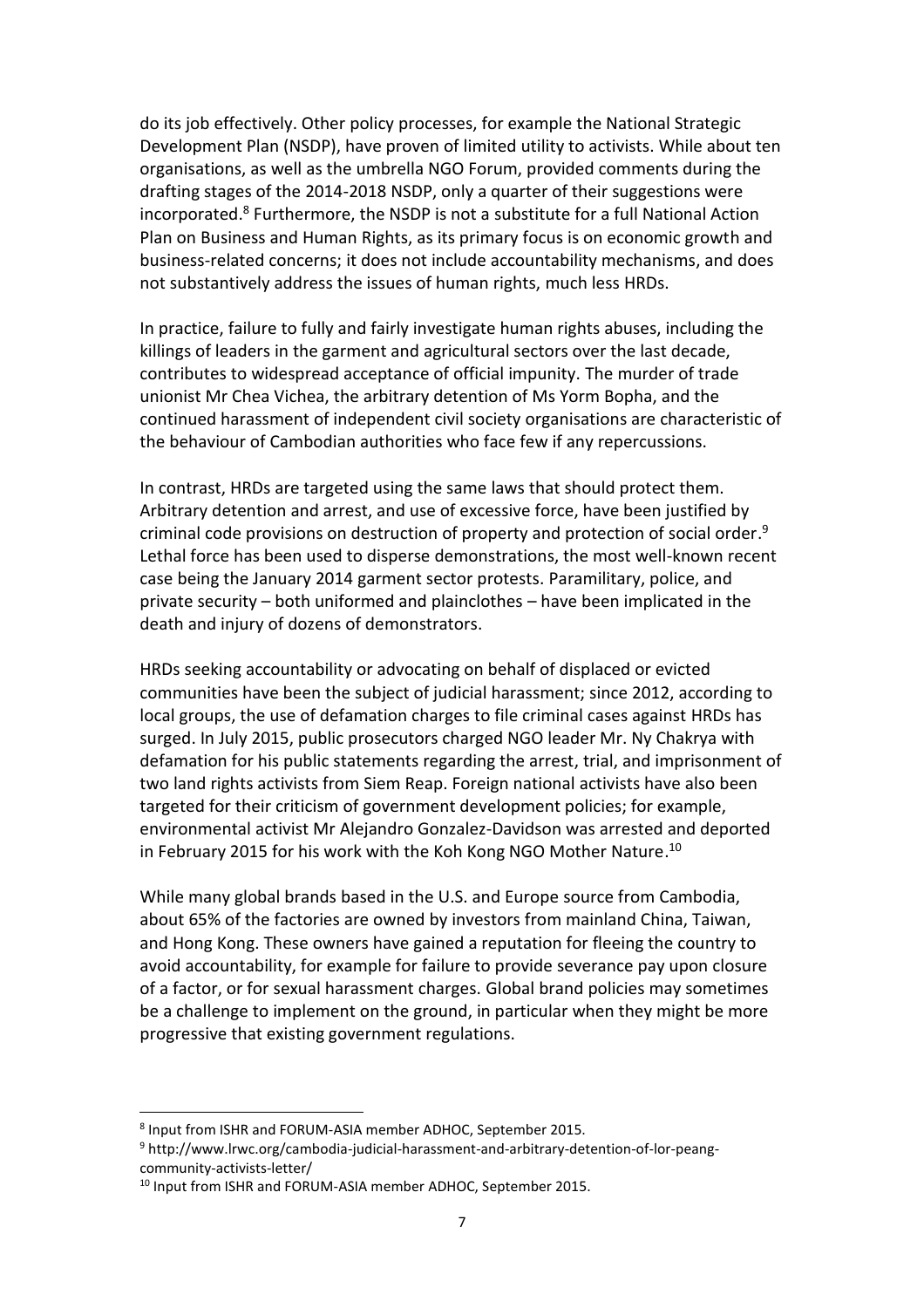Positive steps in global supply chains and due diligence by brands, including through the ILO's Better Factories programme, can therefore be easily undone by, for example, the actions of local companies to actively seek the detention of HRDs – with the sometimes-active complicity of the authorities. In cases related to agriculture and land rights, there has been one case of an arrangement between rubber plantation investors and affected communities with the facilitation of the IFC Compliance Advisor Ombudsman. Nonetheless, HRDs still report typically 'hostile and confrontational' relationships with businesses, in some cases with state security forces protecting corporate interests. 11

Independent UN experts have clearly articulated concerns related to businessrelated human rights abuses in the country. Most recently in 2015 the Human Rights Committee called on the government to provide effective protection to HRDs, journalists, and other civil society actors; to consider decriminalising defamation; and to consult with minority communities, in particular in relation to 'the allocation of land for extractive industries and agribusiness'.<sup>12</sup> In 2013, the CEDAW Committee called for improvements in government capacity to ensure safe working conditions for women, particularly in the garment sectors. <sup>13</sup> The Committee on the Rights of the Child in 2011 noted progress by the government to regulate the impact of business on children's rights, but noted that the frameworks on social and environmental responsibility for businesses were not yet in place. <sup>14</sup> The CEDAW Committee also requested that the granting of land concessions include steps to follow due process, consult broadly, and compensate communities adequately,<sup>15</sup> and urged the government of Cambodia to 'promptly investigate and, wherever appropriate, prosecute cases of intimidation and harassment by law enforcement personnel against women human rights defenders (WHRDs) advocating for women's land rights'.<sup>16</sup>

Special Procedures of the Human Rights Council have also made clear that attacks on HRDs defending land rights are a critical human rights concern. Of the 24 communications made to the Cambodian government by the Special Rapporteur on Cambodia since June 2006, over half have dealt with land disputes and the harassment of HRDs who work to represent communities, for example like the Boeung Kak lake community. One recent communication, from April 2015, alleges forced eviction and appropriation of land of a Bunong indigenous community. According to the allegation letter, the company in question, Binh Phuoc Rubber, had the explicit support of armed police, a provincial prosecutor, and the Provincial governor in bulldozing the land used by over 200 Bunong families. <sup>17</sup> The SR on Cambodia raised land issues during her most recent trip, 16-24 September 2015.

<sup>&</sup>lt;sup>11</sup> Input from ISHR and FORUM-ASIA partner AIPP, September 2015.

<sup>12</sup> CCPR/C/KHM/CO/2 (2015) para 28

 $13$  CEDAW/C/KHM/CO/4-5, para 35(b)

<sup>14</sup> CRC/C/KHM/CO/2 (2011) para 26

 $15$  CEDAW/C/KHM/CO/4-5, para 43(a) and 43(c)

 $16$  Ibid.

<sup>17</sup> Allegation letter KHM 1/2015, c.f. A/HRC/30/27.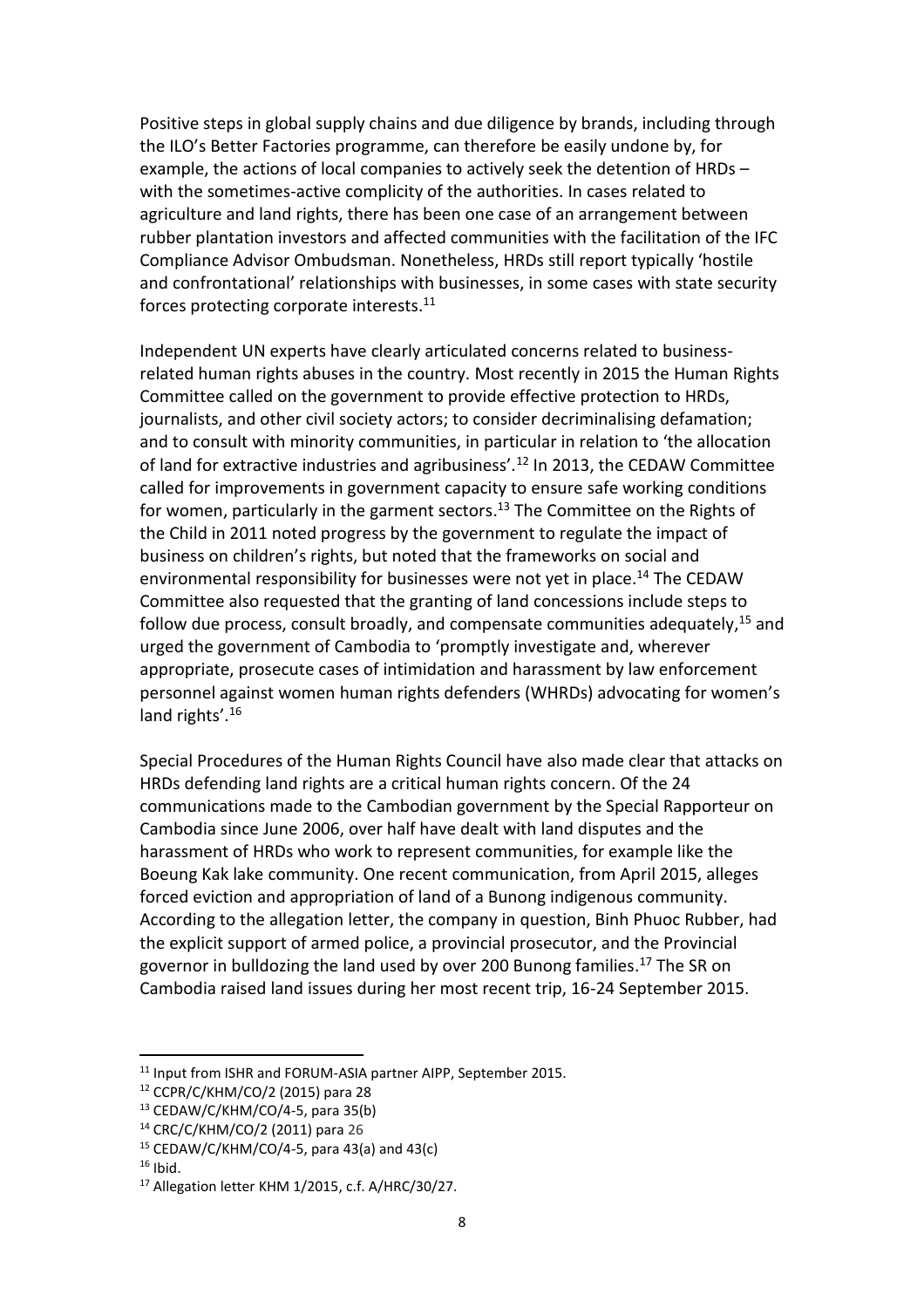## **China – E, M, O**

 $\overline{a}$ 

Challenges facing HRDs and civil society are pervasive within China;<sup>18</sup> against this background, it would not be feasible or effective to report on all corporate-related abuses in China. However, it is useful to consider both discrete cases of businessrelated human rights abuses and regulatory and policy measures that can have impacts on corporate respect for human rights within China, and on the actions and accountability of Chinese companies operating overseas.

- When a tanker carrying hazardous chemicals exploded in August 2015 in Tianjin, the Chinese government actively suppressed independent reporting on the case. The UN Special Rapporteur on human rights and hazardous substances and wastes noted that 'reported restrictions on public access to health and safety information and freedom of the press in the aftermath [of the disaster] are deeply disturbing'. 19
- Deaths due to pneumoconiosis, a lung disease caused by particulate matter associated with mining, manufacturing, and construction, are receiving increased attention as victims' rights activists call for better preventative measures, and more adequate compensation. The cases of Xu Zhihui, a leading advocate, and He Quangui, were covered by regional Englishlanguage media and civil society groups supporting workers' rights.<sup>20</sup>

While some of these cases may represent a potential step forward in improving awareness of and opening space to discuss human rights impacts of business operations, due caution is recommended. In 2014, the China Chamber of Commerce of Metals, Minerals and Chemicals (CCCMC) launched a set of guidelines to provide for responsible business conduct of Chinese companies operating overseas, specifically in relation to the mining sector.<sup>21</sup> The Guidelines also benefitted from input from GIZ, the OECD, and international NGO Global Witness.

However, the CCCMC Guidelines have been adopted at a time when the Chinese state is engaged in an unprecedented crackdown on domestic civil society; limits on media freedoms have long been a barrier to full and informed reporting on negative impacts of businesses domestically; and the efforts to clean up China's overseas image in the extractives sector dovetail with its desire for greater legitimacy in the international community – including with host country governments.

In that regard, there are numerous cases, reported by international NGOs and in some instances taken up by UN experts, of abuses by Chinese corporations operating overseas. According to the Guiding Principles, the state-owned nature of the majority of these multinationals should imply a higher bar with regard to the State

<sup>&</sup>lt;sup>18</sup> See http://www.ishr.ch/advanced-search?f[0]=article\_country:China for more information.

<sup>19</sup> http://www.ohchr.org/en/NewsEvents/Pages/DisplayNews.aspx?NewsID=16332&LangID=E

<sup>&</sup>lt;sup>20</sup> http://www.clb.org.hk/en/content/workers%E2%80%99-leader-xu-zhihui-finally-loses-his-battlepneumoconiosis

<sup>&</sup>lt;sup>21</sup> https://mneguidelines.oecd.org/china-oecd-cooperation-responsible-sourcing-of-minerals.htm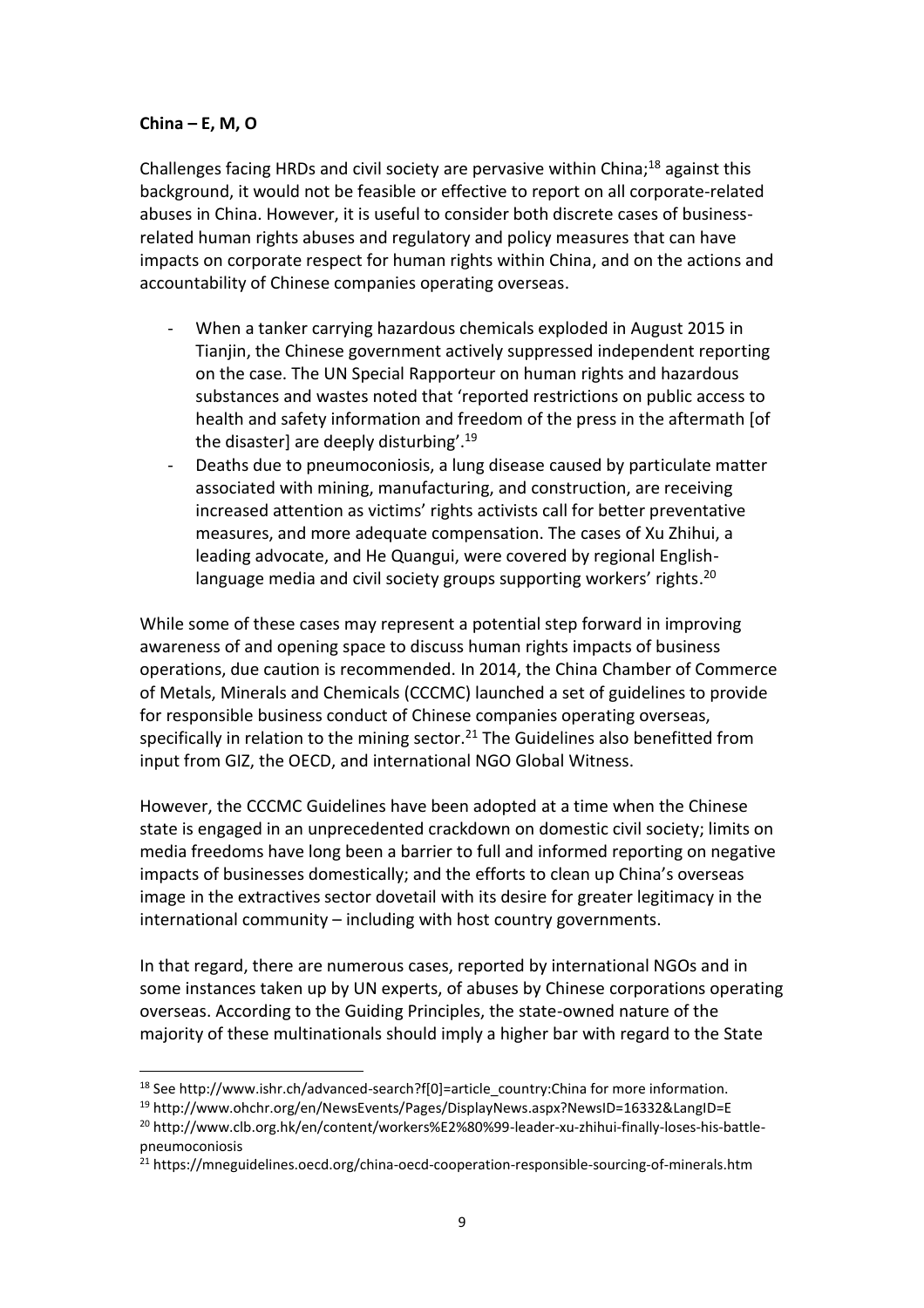obligation to protect individuals and communities from negative impacts on human rights by business. The UN Independent Expert on Foreign Debt Juan Bohoslavsky noted this in a press release following his July 2015 trip: 'For investments in foreign countries… negative social, environmental, or human rights impacts should be avoided, mitigated, or compensated in a timely, fair, and equal manner'.<sup>22</sup>

In the East Asia region, the negative impacts are clear. Cross-referencing the additional countries covered by this report, the below is an illustration of the range of impacts of Chinese investment in the region in one sector alone – energy infrastructure, including dams. Said Mr. Bohoslavsky, regarding investment banks, 'An effective and independent safeguards mechanism will have to be put in place…[in order to] foster sustainable development in a comprehensive, human rights based, and socially inclusive manner'.<sup>23</sup>

Because of their scale, but also the level of sophistication needed to manage these projects, they are a good measure of the political will of the Chinese government to balance its 'Going Out' investment strategy with demands to mitigate negative impacts on local communities and civil society groups, including HRDs protecting against violations and abuses.

- The Kamchay Dam in **Cambodia** is one example of investment driven by Chinese state-corporate interests. The dam, which came online in December 2011, was built by Sinohydro and financed by the Exim Bank of China. Although initial company EIA's list positive benefits, local communities have criticised it for infringing on national park land, impacting water supply and quality, and loss of livelihoods.<sup>24</sup>
- A Sinohydro project in **Indonesia**, the Jatigede dam, would flood 50 square kilometres and requires the resettlement of 40,000 villagers, many of whom have not received adequate compensation. The company president, Liang Jun, has left it to the Indonesian government to handle relocation, which they say can be justified by a new decree. Commentators argue that political imperatives for energy are alleged to be a higher priority for the executive than protection of human rights.<sup>25</sup>
- China's investment in **Laos** was estimated nearly 2 years ago to be over \$5 billion. Much of the interest from investors is in hydroelectric projects, including dams on the Mekong and its tributaries that would have a subregion-wide impact, as well as gold and other mining projects.<sup>26</sup> An

<sup>&</sup>lt;sup>22</sup> http://www.ohchr.org/en/NewsEvents/Pages/DisplayNews.aspx?NewsID=16207&LangID=E  $23$  Ibid.

<sup>24</sup> Grimsditch, Mark. *China's investment in Hydropower in the Mekong region: The Kamchay Hydropower Dam, Kampot, Cambodia.* 2012. Available online at

http://www.bankinformationcenter.org/wp-content/uploads/2013/02/Case+Study+- +China+Investments+in+Cambodia+FINAL+2.pdf

<sup>25</sup> http://www.bloomberg.com/news/articles/2015-08-31/indonesia-s-widodo-orders-flooding-ofvillages-behind-new-dam

<sup>26</sup> http://qz.com/172350/china-just-became-the-biggest-investor-in-laos-and-laoss-neighbors-areworried/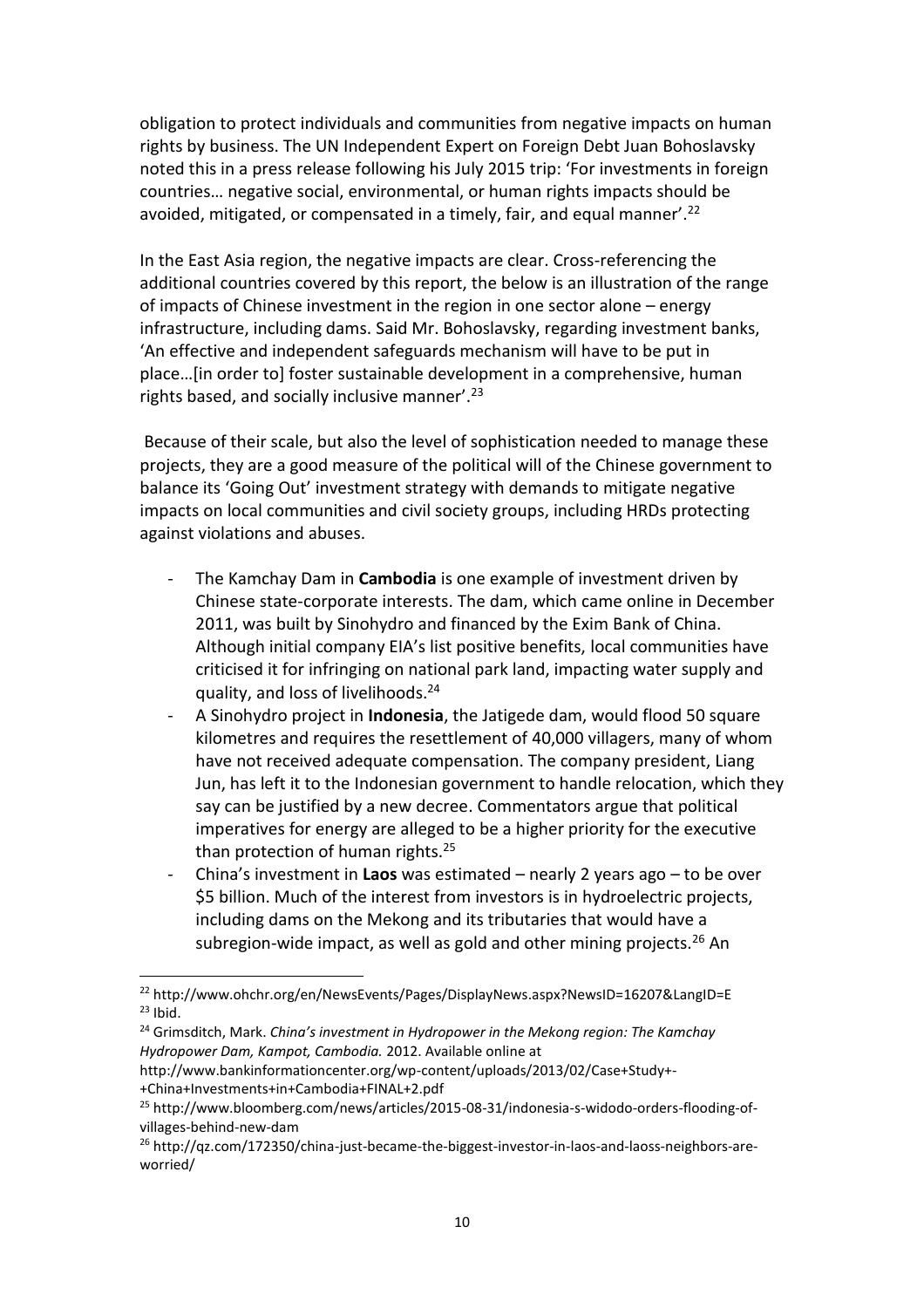additional \$7.2 billion was reportedly loaned to the Lao government for the construction of a train line linking Vientiane with Kunming, through some of the most diverse highland populations in Southeast Asia.<sup>27</sup>

- The Murum Dam in Malaysia was the first project undertaken by Sinohydro in the country, and the building was supervised by Three Gorges Corporation. <sup>28</sup> The construction of the Three Gorges Dam in the 1990s destroyed a number of historical natural heritage sites, and displaced an estimated 1.2 million people.
- The Myitsone dam and Letpadaung mine in northern **Myanmar** offer cases to study Chinese investment – the former by China Power Investment and the latter by China North Industries Corporation, managed by the subsidiary Wanbao. Both projects involved deals with the Union of Myanmar Economic Holdings Limited, a crony-controlled state economic entity headed by the Burmese military and associated in its own right with human rights abuses against ethnic minorities in conflict regions of the country. The Shwe gas pipelines, which have long been a focus of human rights activists in the country, were built by the China National Petroleum Corporation.

#### In other regions:

- The Hong Kong Nicaragua Development Group (HKND) announced in November 2015 a delay in the start of construction for what would be the world's largest project of its kind: a 127-mile canal from the Atlantic to the Pacific. Local activists have been critical of the efforts to minimise environmental and social impacts, as suggested by the impact assessment report. <sup>29</sup> The Special Procedures sent two communications to the government of **Nicaragua** regarding the mega-project, alleging the use of excessive force in dispersing protestors, and the failure to consult adequately with affected rural communities. 30
- In a communication dated 18 February 2011, the Special Rapporteur on the Rights of Indigenous Peoples highlighted concerns about food insecurity, health, and conflict related to the development of the Gibe III hydroelectric project in **Ethiopia**. <sup>31</sup> In follow-up communications, the Special Rapporteur highlighted the role of Chinese state banks and construction companies and encouraged the Chinese government to take measure to 'strengthen compliance of the project with relevant international human rights standards'.

<sup>27</sup> http://www.rfa.org/english/news/laos/rail-04022013200531.html

<sup>28</sup> http://www.internationalrivers.org/campaigns/murum-dam

<sup>29</sup> http://www.theguardian.com/world/2015/nov/27/nicaragua-canal-postponed-chinese-tycoon

<sup>&</sup>lt;sup>30</sup> Joint allegation letter NIC 1/2015, c.f. A/HRC/29/50 and Urgent Appeal NIC 3/2015, c.f. A/HRC/30/27.

<sup>&</sup>lt;sup>31</sup> Urgent Appeal CHN 4/2011, c.f. A/HRC/18/51, with follow-up CHN 24/2011.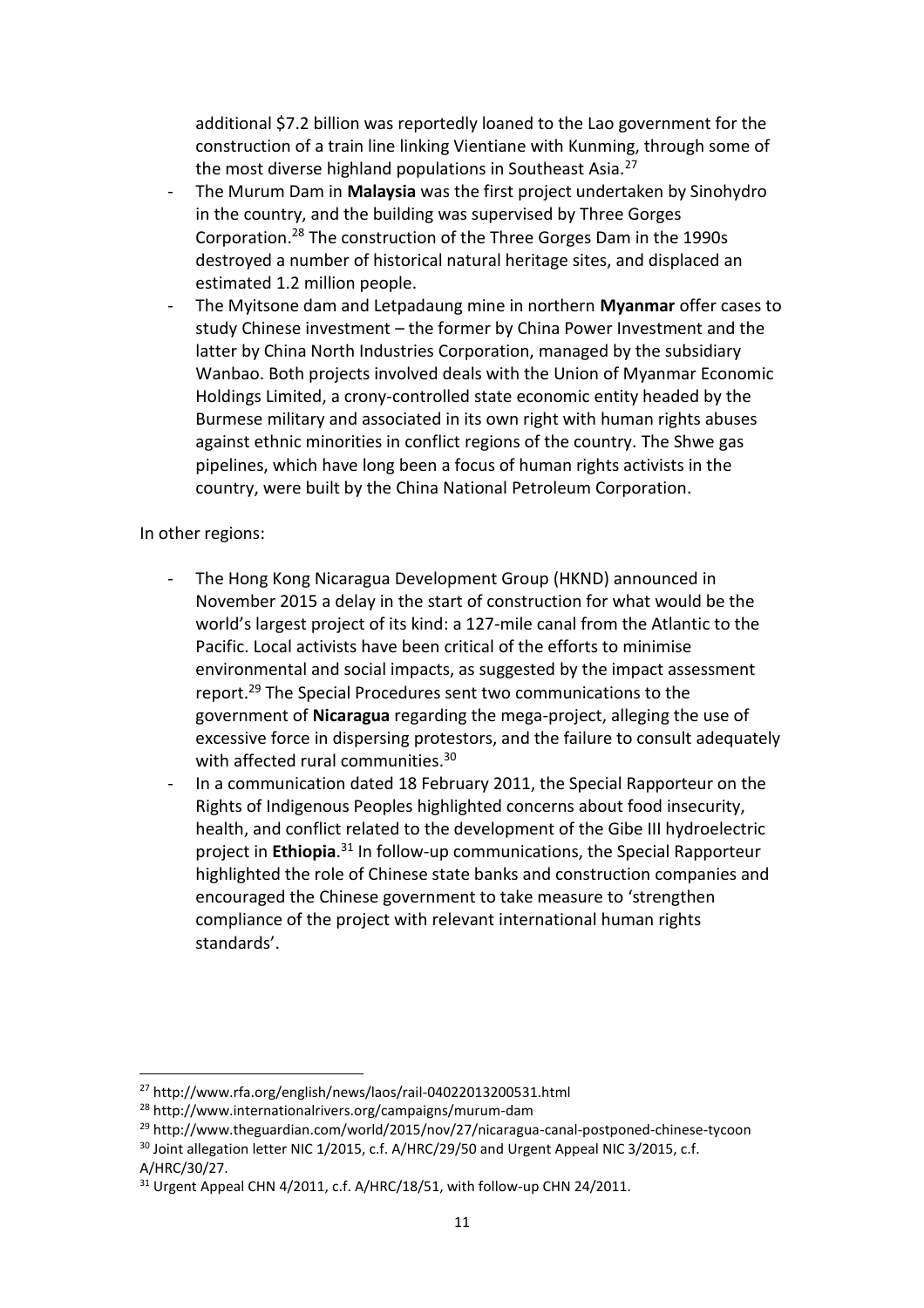# **China (Taiwan) – M, O, P**

While largely an advanced industrialised economy and a country with strong guarantees of political and civil rights, Taiwanese civil society nonetheless faces some challenges in engaging on business and human rights issues.

The lack of a national human rights institution has meant that much of the press for corporate justice is on the part of civil society alone. The Control Yuan, similar to an ombudsperson, has previously refused to intervene when business-related abuses occur. Court decisions have been made largely to the benefit of corporations, and not victims. And despite active, *ad hoc* work by civil society, the government of Taiwan has made no plans to advance discussion of a National Action Plan on Business and Human Rights which could help to provide a framework for comprehensive reforms in the area of business and human rights.

In practice, activists working in this area have been charged with crimes of public danger and obstruction of official business, both criminal charges, as well as administrative penalties, including fines and deportation, under the Social Order Maintenance Act and the Immigration Act.

Some areas of the business and human rights agenda in Taiwan are fairly open, for example internet freedom and privacy. Local NGOs report that cooperation with major multinationals in this space is fairly positive; one company has contributed financial support to activists and yet has respected their independence.

However, other issues related to forced relocation have come under harsh criticism by civil society. The corporate response has been equally harsh, and the relationship between the stakeholders remains one of opposition. For example, activists working on certain issues (environment and energy, forced relocation) have reportedly been the victims of direct harassment, and arrest by public authorities. There have also been cases of physical violence perpetrated against HRDs by security contractors hired by businesses.

In the most high profile case domestically this year, Korean workers at the Hydis Technologies plant travelled to Taipei in May 2015 to protest the acquisition of the company by the Taiwanese Yuen Foong Yu Group and the subsequent dismissal of 300 workers, in violation of relevant Korean laws. Before arriving, union leader Bae Jae-hyoung committed suicide, reportedly as a result of criminal and civil charges threatened by Hydis management.<sup>32</sup> Those who travelled to Taiwan, including Bae's widow, were forcibly and aggressively removed from their demonstration, and at least ten were deported.<sup>33</sup>

<sup>32</sup> http://www.taipeitimes.com/News/taiwan/archives/2015/05/27/2003619286

<sup>33</sup> http://newbloommag.net/2015/06/12/hydis-workers-and-taiwanese-capitalism/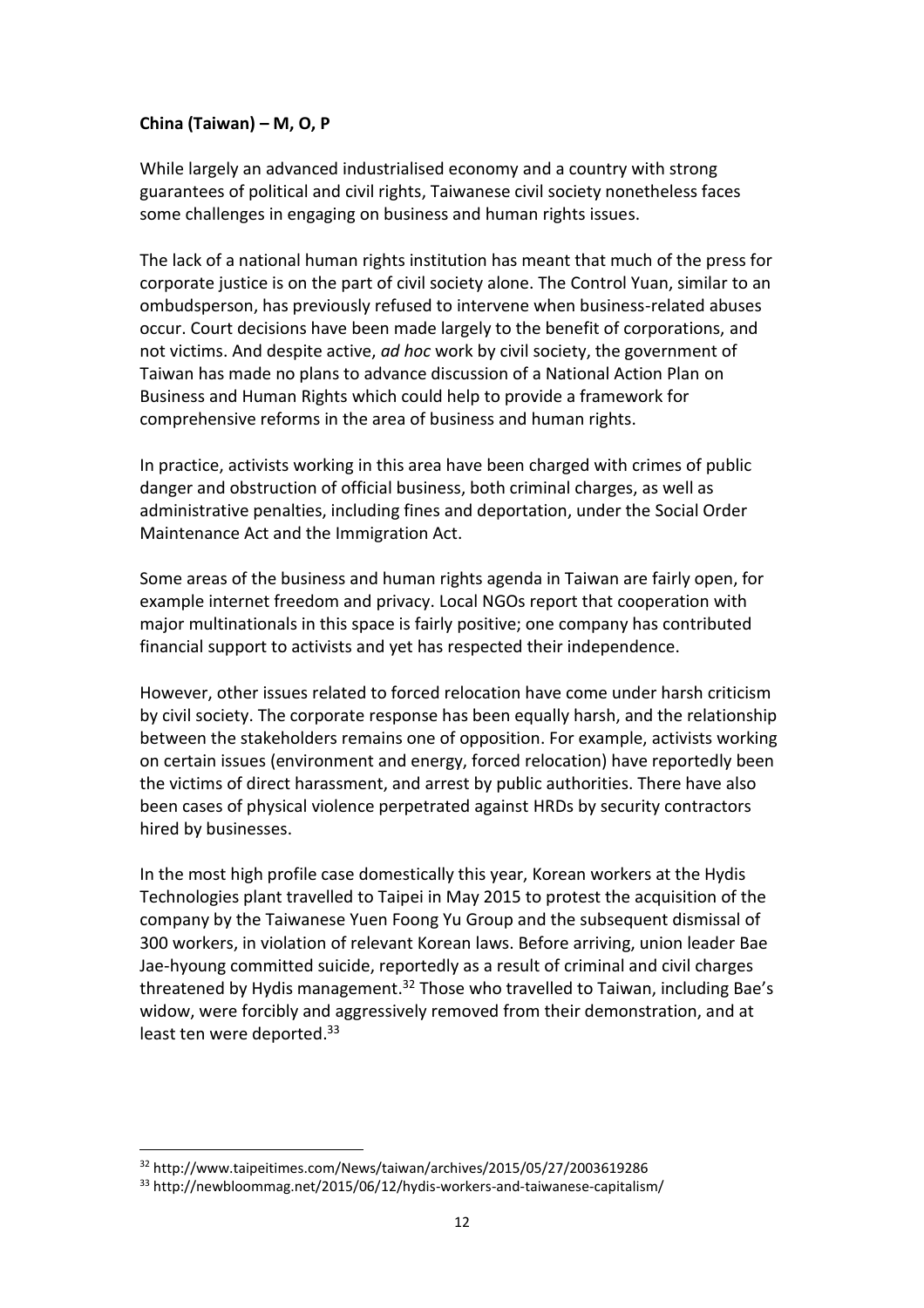## **Indonesia – A, E, F, M, O**

Indonesia is a member of the G20, and rapid growth over the last 20 years has meant significant increases in purchasing power, moving the country into the middle-income bracket. Almost 40% of the population remains at or clustered near the poverty line of USD22.60 per person per month.<sup>34</sup> In this regard, the high levels of private investment in the country, generally aligned to priorities like agriculture, industry, and energy/infrastructure and comprising an estimated 30% of Indonesia's territory<sup>35</sup> could have benefits for the population. However, for certain populations and for HRDs working to promote corporate accountability, significant challenges remain.

The 1999 Forestry Law allowed the government to convert forests customarily used by local communities into state land, which could then be leased or sold to private entities. The rights of indigenous peoples to customary land were only recognised in 2012, and implementation of the regulations that would set up procedures to settle disputes is seriously lagging.<sup>36</sup> Moratoriums issued by the government may help to protect land from deforestation, including for use in plantation agriculture, specifically palm oil production.

For civil society actors, the 2013 Law on Mass Organisations had a chilling effect on organising and activities of both domestic and international organisations. Although workers can form unions, implementation and enforcement of the regulations protecting the rights to freely associate is weak. Government actors can use discretion to approve registration for associations, and corporate actors have reportedly engaged in union busting in the manufacturing sector.

The Indonesian human rights commission, KOMNAS HAM, will reportedly, have a role to play in developing a National Action Plan on Business and Human Rights.<sup>37</sup> The Commissioner in charge of the project noted a 'dearth of laws that regulated the human rights aspects of business,' leading to 1009 reports of abuses by companies documented by the Commission in 2012.<sup>38</sup> KOMNAS HAM added that the guidelines would be binding on all companies operating in Indonesia.

KOMNAS HAM launched its first inquiry into human rights violations involving land in May 2014, covering 140 formal complaints across seven regions. However, the ability of the Commission to seek accountability is limited by the gaps in law recognising indigenous peoples' rights. The Commission for Missing Persons and Victims of Violence (KONTRAS) has also spoken out on issues of corporate-related

<sup>34</sup> http://www.worldbank.org/en/country/indonesia/overview#1

<sup>35</sup> http://www.wri.org/blog/2015/09/3-ways-strengthen-customary-land-rights-indonesia

<sup>36</sup> Input from ISHR and FORUM-ASIA partner AIPP, September 2015.

<sup>37</sup> http://www.thejakartapost.com/news/2015/06/20/human-rights-guidelines-preparedbusinesses.html

 $38$  Ibid.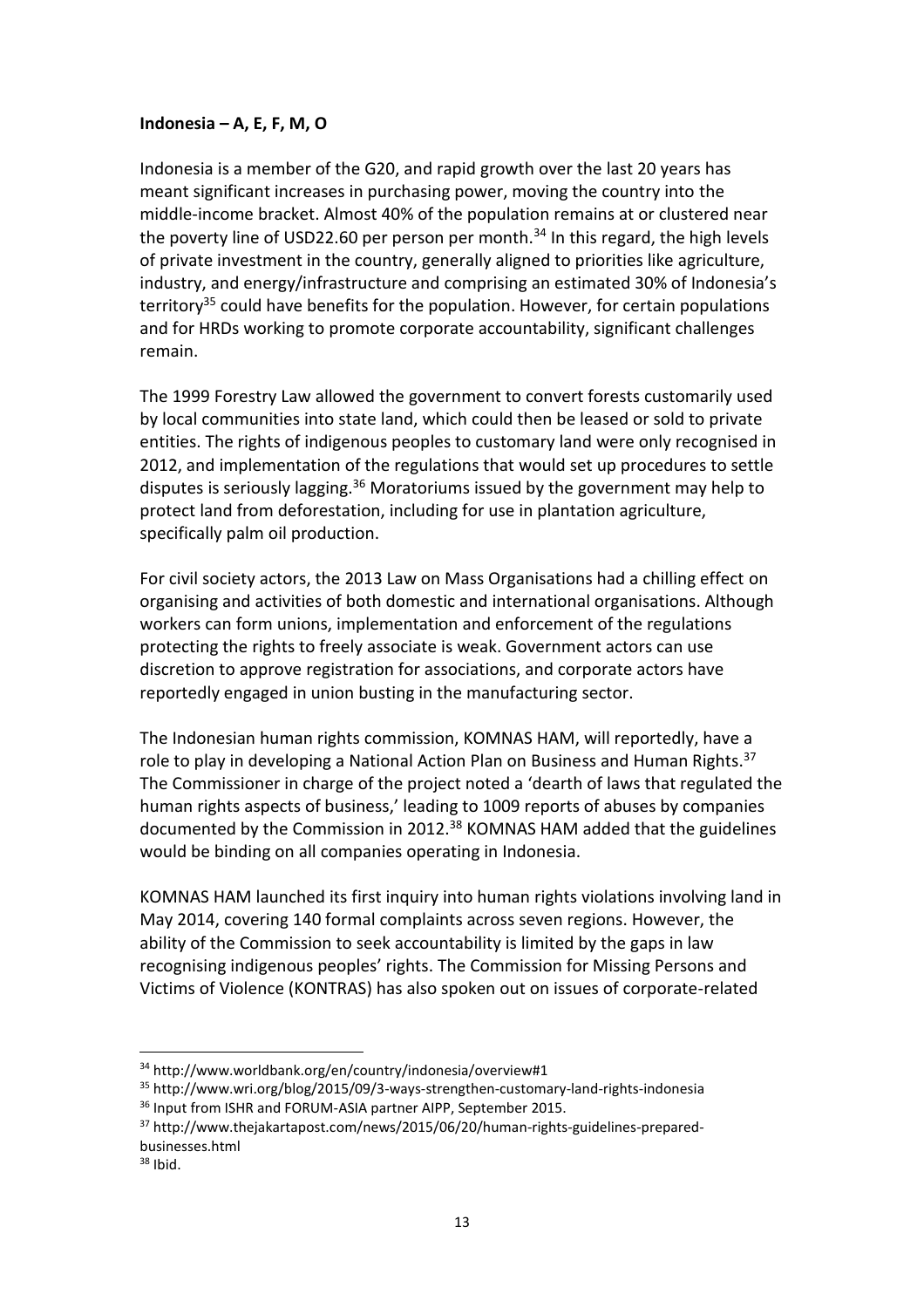human rights violations and called on the government to prevent this abuse from occurring.<sup>39</sup>

The National Alliance of Indigenous Peoples (AMAN) and other groups have documented as of May 2015 over 166 individual HRDs who have faced criminal charges for their activities to protect land rights.<sup>40</sup> Many other HRDs report routine harassment and threats, while others are approached with bribes from state and non-state actors.

Rural individuals are also particularly at risk. In East Java, police investigated the death of a farmer known as Salim. His body was found on 26 September, bearing signs of torture, and official comments have confirmed that his death was directly linked to his role leading a protest against an illegal local sand mining operation.<sup>41</sup> Although the communities affected by the operation had repeatedly complained to authorities, including reporting 'being terrorized and intimidated' by individuals associated with the company, no actions had been taken.

Chinese-Indonesia joint venture Asia Pulp and Paper may be implicated in the death of another farmer, Indra Pelani. They could be forced to shoulder responsibility for the actions of their hired security contractors, described as a 'militarised security force' by Human Rights Watch's Indonesia researcher, and for 'thug' tactics used by suppliers.<sup>42</sup>

Issues relating to business and human rights have been raised by several treaty body committees, largely concerning the mining and plantation sectors. In 2014, the CESCR Committee noted its concern at the lack of free, prior, and informed consent of communities affected by these projects, often resulting in violations of 'the right to livelihood, the right to food, the right to water, labour rights and cultural rights'.<sup>43</sup> These violations also stem from the lack of monitoring of extractive projects for potential human rights violations; when individual HRDs take on the task of monitoring and reporting violations, they have been victim to 'violence and persecution'.<sup>44</sup> This is particularly prevalent in cases that involve indigenous peoples, who are often subject to persecution or arrest during their attempts at retaining their 'right of ownership of customary lands and forests' in the face of the development of palm oil plantations, among others.<sup>45</sup>

<sup>39</sup> http://www.thejakartapost.com/news/2015/09/29/police-name-18-suspects-over-death-antimining-activist.html

<sup>&</sup>lt;sup>40</sup>Input from ISHR and FORUM-ASIA partner AIPP, September 2015.

<sup>41</sup> http://jakartaglobe.beritasatu.com/news/mining-activities-protested-slain-farmer-illegal-policeconfirm/

<sup>42</sup> http://www.theguardian.com/sustainable-business/2015/apr/01/indonesia-farmer-death-aisapulp-paper

<sup>43</sup> E/C.12/IDN/CO/1 para 27

<sup>44</sup> Ibid. para 28

<sup>45</sup> Ibid. para 38-39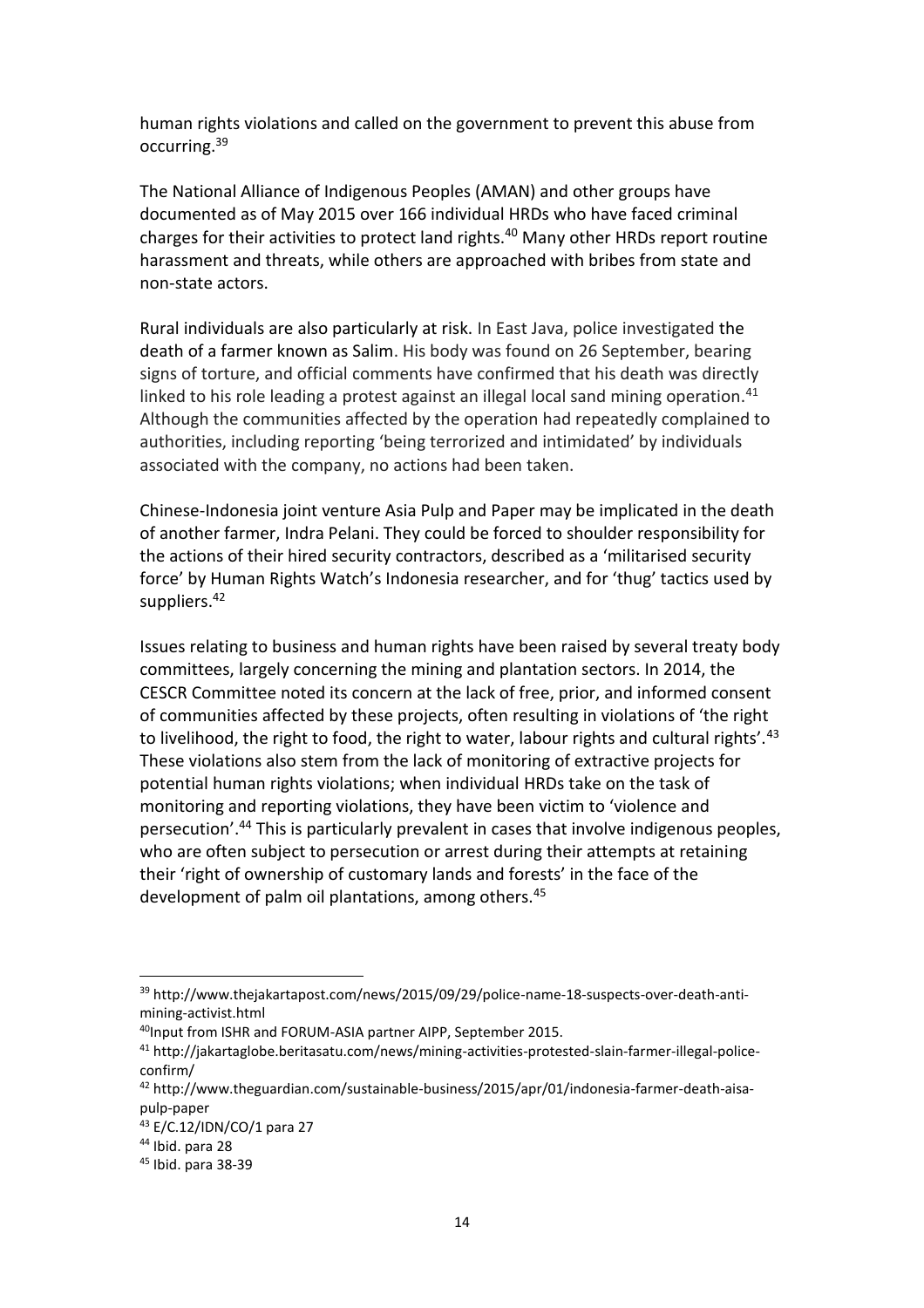The CEDAW Committee highlighted this issue in its 2012 concluding observations, where it noted that rural and indigenous women faced 'discrimination with respect to the ownership and inheritance of land' as well as suffering violations to their rights 'to access their land, water, and natural resources'.<sup>46</sup> The CRC Committee emphasised the vulnerability of indigenous children—particularly Papuans—who are subject to extraction of natural resources from their ancestral lands, linking this closely with poverty and poor access to education and healthcare services.<sup>47</sup> Forced eviction from land for the purpose of development projects was raised multiple times, particularly in regards to vulnerable groups like women, children, and indigenous peoples.<sup>48</sup>

Economic exploitation, particularly child labour and the exploitation of women migrant workers, remains a serious problem in many parts of Indonesia. The CEDAW Committee recommended that the State 'impose substantial penalties on companies that fail to respect the rights of the employees they recruit' in an effort to cut down on the 'violence and abuse' suffered by women migrant workers.<sup>49</sup> The large number of children exposed to 'the worst forms of child labour working in mines, offshore fishing, construction sites and quarries' was denounced by the CRC, who encouraged the State to 'amend legislation to criminalise forced labour and regulate the work of children'.<sup>50</sup>

The Special Rapporteur on the right to adequate housing, following her June 2013 visit to the country, recommended that land policy favour low-income and indigenous communities, including recognition of customary and communal land rights, and that effective, accessible, and affordable mechanisms for settlement of land and natural resource use be developed.<sup>51</sup>

 $46$  CEDAW/C/IDN/CO/6-7 para 45(a) and (c)

<sup>47</sup> CRC/C/IDN/CO/3-4 para 69

<sup>48</sup> Ibid. para 23; E/C.12/IDN/CO/1 para 30

 $49$  CEDAW/C/IDN/CO/6-7 para 43 and 44(e)

<sup>50</sup> CRC/C/IDN/CO/3-4 para 72(b)

 $51$  A/HRC/25/54/Add.1 paras 81(f), (g), and (l)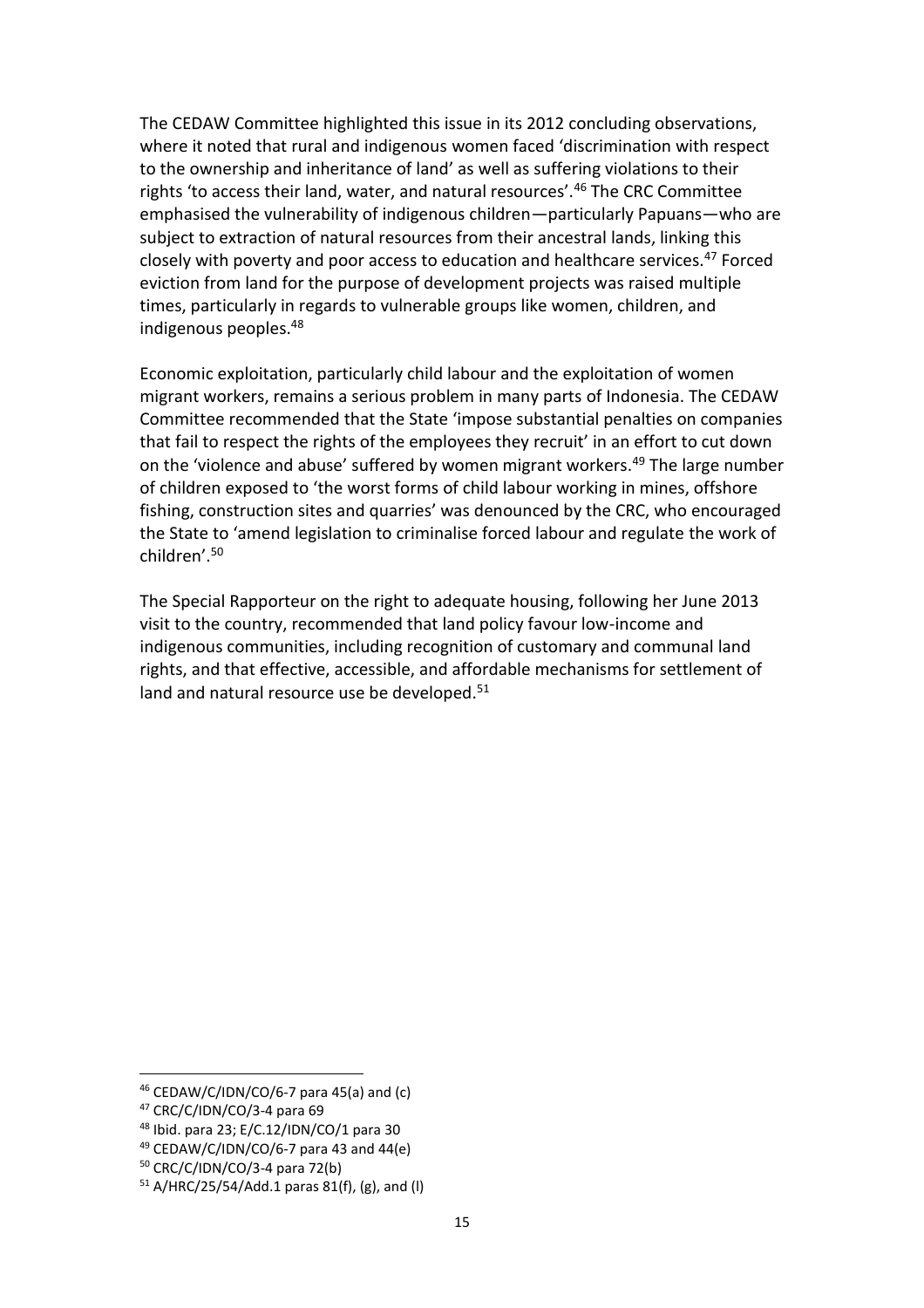#### **Laos – A, F, O**

Relatively little is reported on the situation of HRDs in Laos, due to the extremely restrictive environment for independent organisations in the country. Similarly, although it has been the site of massive hydropower and agribusiness concessions in recent years, there has been relatively light coverage by the international community on the potential impacts of the projects.

In Laos, as in other socialist and post-socialist countries in the region, civil society organisations face a particularly challenging environment in terms of legislation that limits freedom of association, assembly, and expression. The protection of these rights, of course, are central to the work of corporate accountability HRDs. For example, though the Constitution affords these rights, in practice many provisions of the Penal Code are applied to prevent free speech: 'slandering the state, distorting party or state policies, inciting disorder', etc.<sup>52</sup>

Registration of civil society organisation is permitted under the Law on Non-Profit Associations, but the operating guidelines stepped up barriers to independence in terms of political positions, programming, and financing; an additional decree applies to the work of international NGOs.<sup>53</sup> The Lao Bar Association and Lao Federation of Trade Unions, again as in other countries in the region, are party organs that are tasked with maintaining mass organisation in line with party principles – not representing the professional ethics or the rights and interests of their members.

Land concessions and leases have grown exponentially. A Swiss Development Cooperation project estimates that from 2000 to 2009, land deals multiplied 50-fold. One finding of the report is that there is no demonstrable scientific effect of investment on incidence of poverty, despite claims by the government that the investment is improving peoples' livelihoods. 54

According to some sources, the Lao government has refused to host the annual ASEAN People's Forum due to fears that the groups will criticise the countries for 'curtailing freedom and human rights', especially in politically sensitive areas such as land, environment, minority, and LGBT issues. <sup>55</sup> The Don Sahong dam project, for example, has knock-on effects not just for Lao citizens, but for communities all along the Mekong, including in Cambodia and Vietnam.

Without strong support from civil society organisations, the activities of HRDs in Laos are dramatically circumscribed. The message the government has sent about the consequences of criticism and dissent is deeply chilling. Journalists who report on matters that can be considered 'obstructing' the work of the government – which

<sup>52</sup> https://www.hrw.org/news/2015/01/15/laos-upr-submission

 $53$  Ibid.

<sup>&</sup>lt;sup>54</sup> Concessions and Leases in the Lao PDR: Taking stock of land investments. Available online at http://www.sdcmekong.org/2013/01/report-gives-national-view-of-land-concessions-in-lao-pdr/. <sup>55</sup> http://www.rfa.org/english/news/laos/refuses-10122015173336.html#.VhyW1CagX\_A.twitter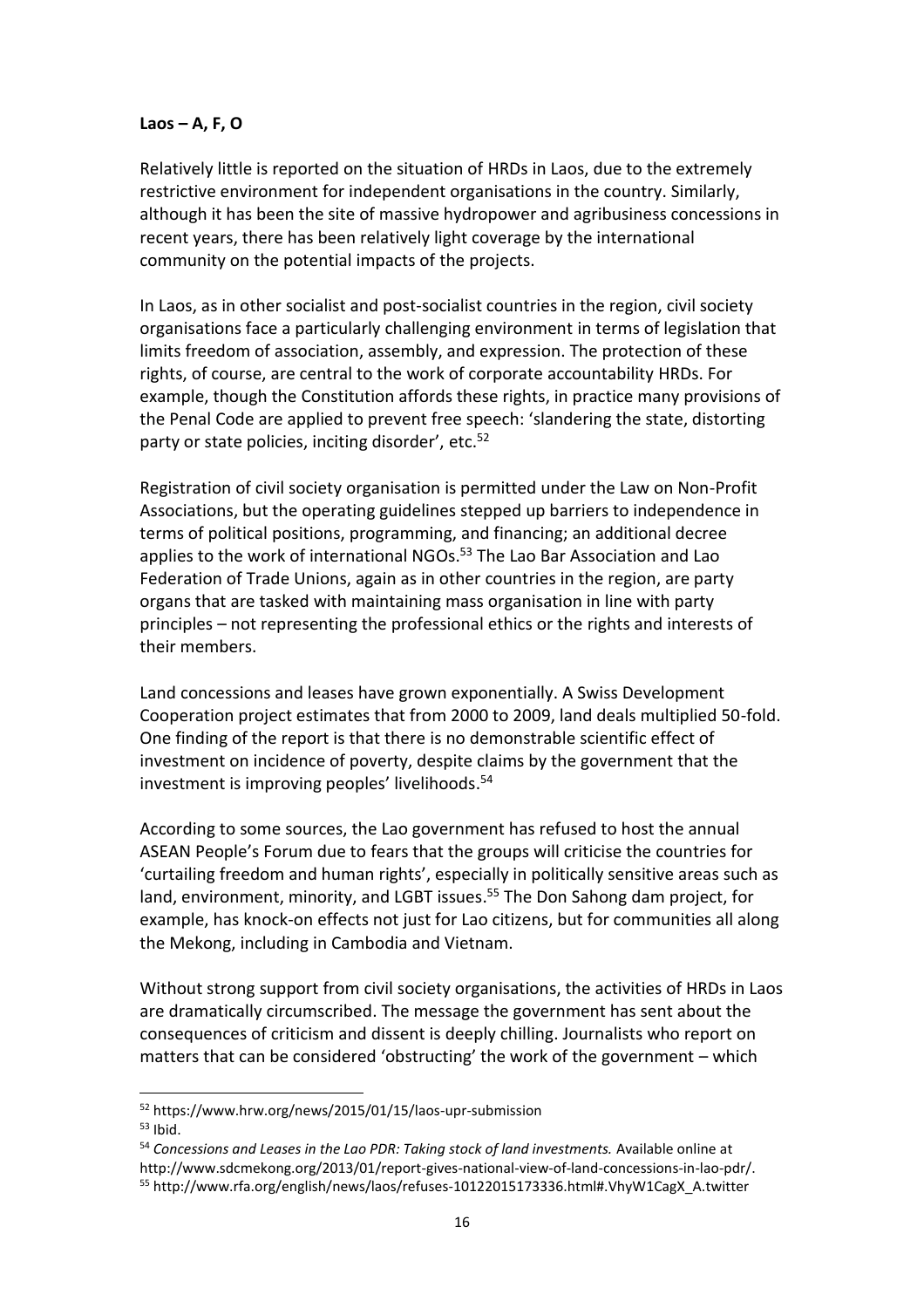one can imagine might include such issues as hydropower and mining activities – can be imprisoned for up to 15 years. The Lao government has failed to conclude a transparent investigation into the disappearance of well-known advocate and development worker Sombath Somphone, despite over a dozen countries raising the case during the 2015 UPR of Laos. Sombath disappeared on 15 December 2012, and the last official update from the government was on 7 June 2013, according to FIDH.<sup>56</sup> UN experts on freedom of association, the situation of HRDs; and freedom of expression issued a joint press release on *both* the first and second anniversaries of his disappearance, calling for an 'independent, thorough, credibly, and effective investigation'. 57

Much of the investment in Laos is from more advanced economies in the region; this has not, however, always led to a progressive stance with regard to basic human rights due diligence. Japanese paper company Oji, for example, has a joint venture in the country that recently lost certification by the Forest Stewardship Council, due to doubts by the independent auditor of full consultation and consent in the acquisition of land.<sup>58</sup> The joint venture, Oji LPFL, not only did not respond to corrective action requests, but claimed further that their actions were fully in line with Lao law that the withdrawal of certification had 'no negative impact' on sales. <sup>59</sup> One international NGO reported in 2013 that the rapid movement of Vietnamese rubber companies into Laos had resulted in illegal logging in protected forests, as well as violence against and harassment and displacement of local communities.<sup>60</sup>

While there has not been a visit to the country by a Special Procedures mandateholder since 2009 (the Special rapporteur on freedom of religion), it is useful to note that upcoming accepted visits include the SR on cultural rights, and the SR on adequate housing; the latter is tentatively slated for late 2016. The request from the SR on freedom of peaceful assembly and of association has not received a response. The UN Special Procedures used the formal communication process in December 2012, just days after his disappearance, to raise the case of Sombath on behalf of four mandateholders that requested detailed information about the fate and whereabouts, as well as the status of any investigations.  $61$  The Lao authorities provided three responses, from January to June 2013, but noted that despite their efforts he had not yet been found. An additional letter was sent by two Special Rapporteurs in December 2013 alleging violations of freedom of association as a result of the draft guidelines for implementation of the Decree on International Non-Governmental Organisations.<sup>62</sup>

<sup>56</sup> https://www.fidh.org/en/region/asia/laos/laos-1-000-days-on-sombath-s-enforced-disappearanceremains-a-clear

<sup>57</sup> http://www.un.org/apps/news/story.asp?NewsID=49679#.VlxxVXarTGg

<sup>58</sup> http://www.mekongwatch.org/PDF/news20150709\_FSC\_Eng.pdf

<sup>59</sup> http://business-humanrights.org/en/laos-forest-stewardship-council-terminates-certification-ofjapanese-funded-tree-planting-project

<sup>60</sup> https://www.globalwitness.org/en/campaigns/land-deals/rubberbarons/

 $61$  Joint urgent appeal LAO 3/2012, cf. A/HRC/23/51

<sup>62</sup> Joint allegation letter LAO 1/2013, c.f. A/HRC/25/74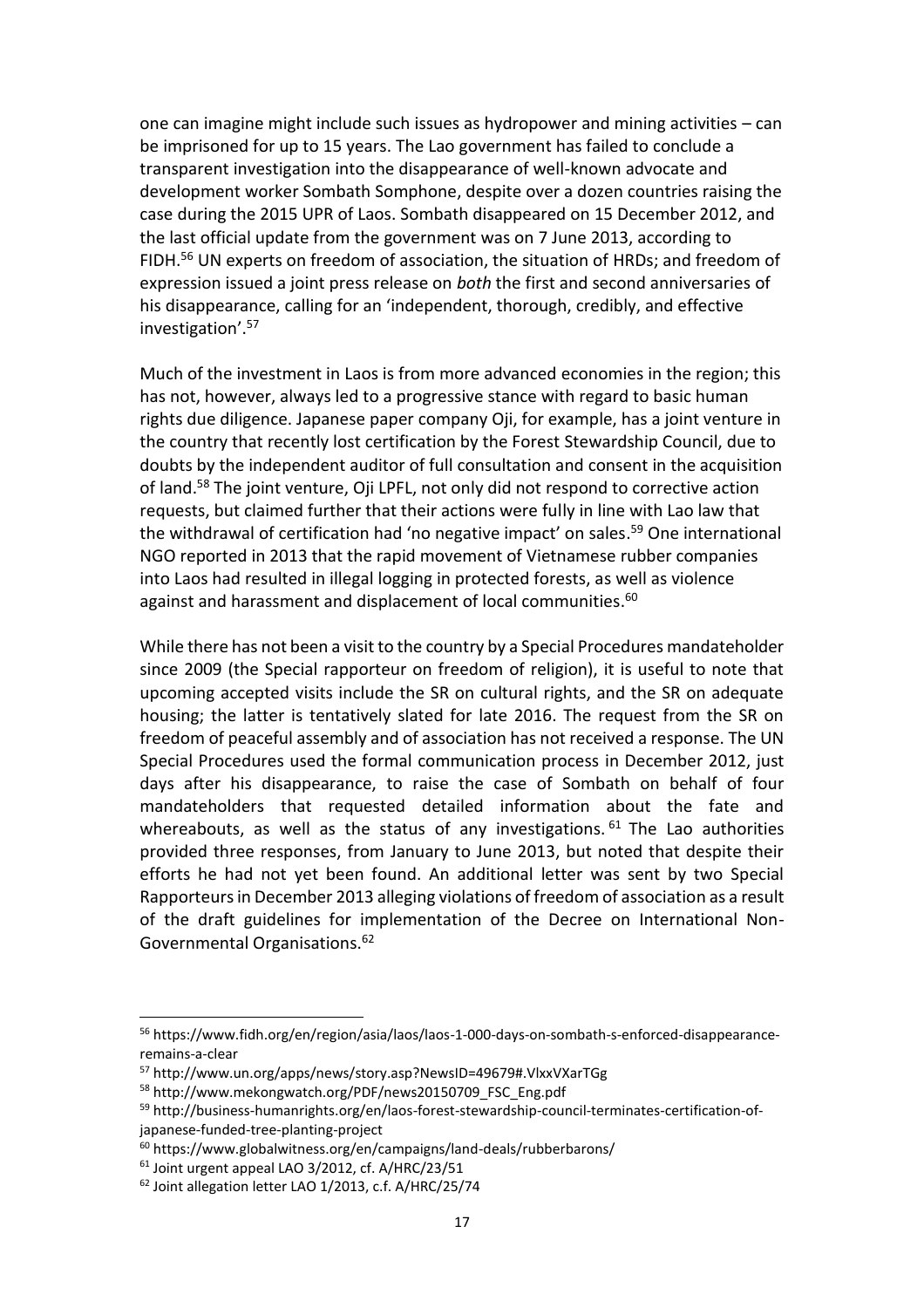#### **Malaysia – A, E, M**

Malaysia is the world's second largest producer of palm oil, third largest producer of rubber, and a major producer of oil and gas. $63$  It is also the fifth largest recipient of FDI inflows in East Asia, and is strongly favoured by multinational companies.<sup>64</sup> These rankings demonstrate the emphasis placed on economic output, often at the expense of its population's human rights and fundamental freedoms.

Legal measures like the Sedition Bill (Amendment 2015) allow the government to carry out harsh penalties against those who are 'threats against peace, public order and the security of Malaysia' with the new amendments targeting the 'irresponsible misuse of social media platforms and other communication devices to spread divisiveness'.<sup>65</sup> This has clear consequences on civil society's ability to operate freely, as demonstrated by around 160 arrests of activists since February 2015, most arrested under restrictive laws such as the Sedition Bill and Peaceful Assembly Act (2012).

SUHAKAM, the national human rights commission, has played a relatively positive role in regard to business and human rights priorities. For example, after receiving numerous complaints about land-grabbing and the impact on customary land rights, the Commission began a survey and agreed to include indigenous peoples in its strategic framework 2012-2016. However, follow-up on certain cases, for example violations documented by the indigenous Orang Asal, has not materialised.<sup>66</sup>

SUHAKAM has also drafted a 'Strategic Framework on a National Action Plan on Business and Human Rights', to be submitted to the government for review.<sup>67</sup> A relatively comprehensive draft, it nonetheless must still pass through government channels before being adopted—SUHAKAM chairman Tan Sri Hasmy Agam stated that the Commission was a 'toothless tiger' when it comes to affecting government policies.<sup>68</sup>

National-level human rights defender organisations have described the recognition of indigenous peoples, following from the Malaysian Federal Constitution, as 'contentious, incomplete, and non-inclusive'. $69$  This results in legal barriers to some peoples to claim and defend traditional land use rights.

In practice, indigenous peoples in Malaysia have faced arrest for protesting even the most blatant violations of human rights linked to development projects. In the case

<sup>63</sup> http://www.anzbusiness.com/countries/malaysia.html#.VnAx\_0orLcs

<sup>64</sup> http://unctad.org/en/PublicationsLibrary/wir2015\_en.pdf

<sup>65</sup> http://www.institutrakyat.org/wp-content/uploads/2015/04/IR-Sedition-Amendment-Report-2015.pdf

 $66$  Ibid.

<sup>67</sup> https://drive.google.com/file/d/0B6FQ7SONa3PROHVpMngzc0NhUHM/view?pli=1

<sup>68</sup> http://www.themalaymailonline.com/malaysia/article/suhakam-chief-says-watchdog-is-leashedbut-barking-loudly

<sup>69</sup> Input from ISHR and FORUM-ASIA partner AIPP, September 2015.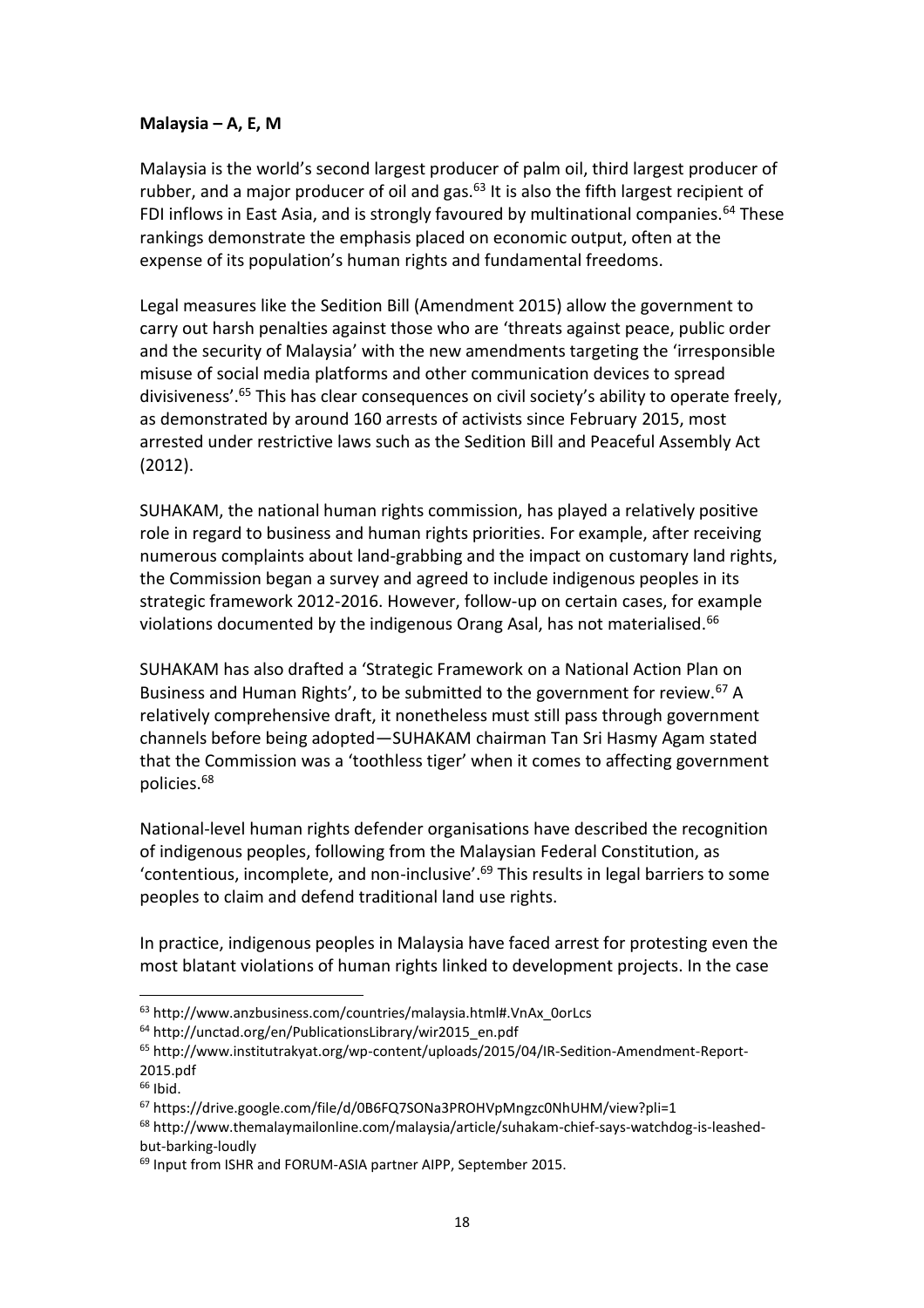of the Murum dam in Sarawak, for example, the EIA indicated high risks for local populations related to flooding, and yet conflicting land-use priorities (hydropower and logging) have been approved by local government.<sup>70</sup> This was repeated in March 2015 with Sarawak Energy Berhad's (SEB) plans to build a Trans-Borneo high-voltage line without following proper consultation or compensation procedures among the indigenous communities affected.<sup>71</sup> Members of civil society petitioned the Asian Development Bank to withdraw its loan to SEB in light of these violations; ADB is currently reviewing the loan. Resulting poverty and displacement among these groups has been the focus of the Malaysian Bar Council and SUHAKAM.

In June 2014, six HRDs protesting Australian mining company Lynas Corporation were arrested and charged with 'unlawful assembly' and 'obstructing the police'. They were protesting plans by Lynas Corporation to develop an earth processing plant that would dump toxic waste in the local surroundings. Police allegedly beat and arrested protestors as they were undertaking a peaceful sit-in.<sup>72</sup>

transmission-line-company-responds

 $\overline{a}$ <sup>70</sup> http://www.sarawakreport.org/2014/08/murum-dam-is-high-risk-official-report/

<sup>71</sup> http://business-humanrights.org/en/malaysia-asian-development-bank-to-review-loan-to-sarawakenergy-amid-allegations-of-failure-to-consult-with-communities-affected-by-trans-borneo-

<sup>72</sup> https://www.frontlinedefenders.org/node/26570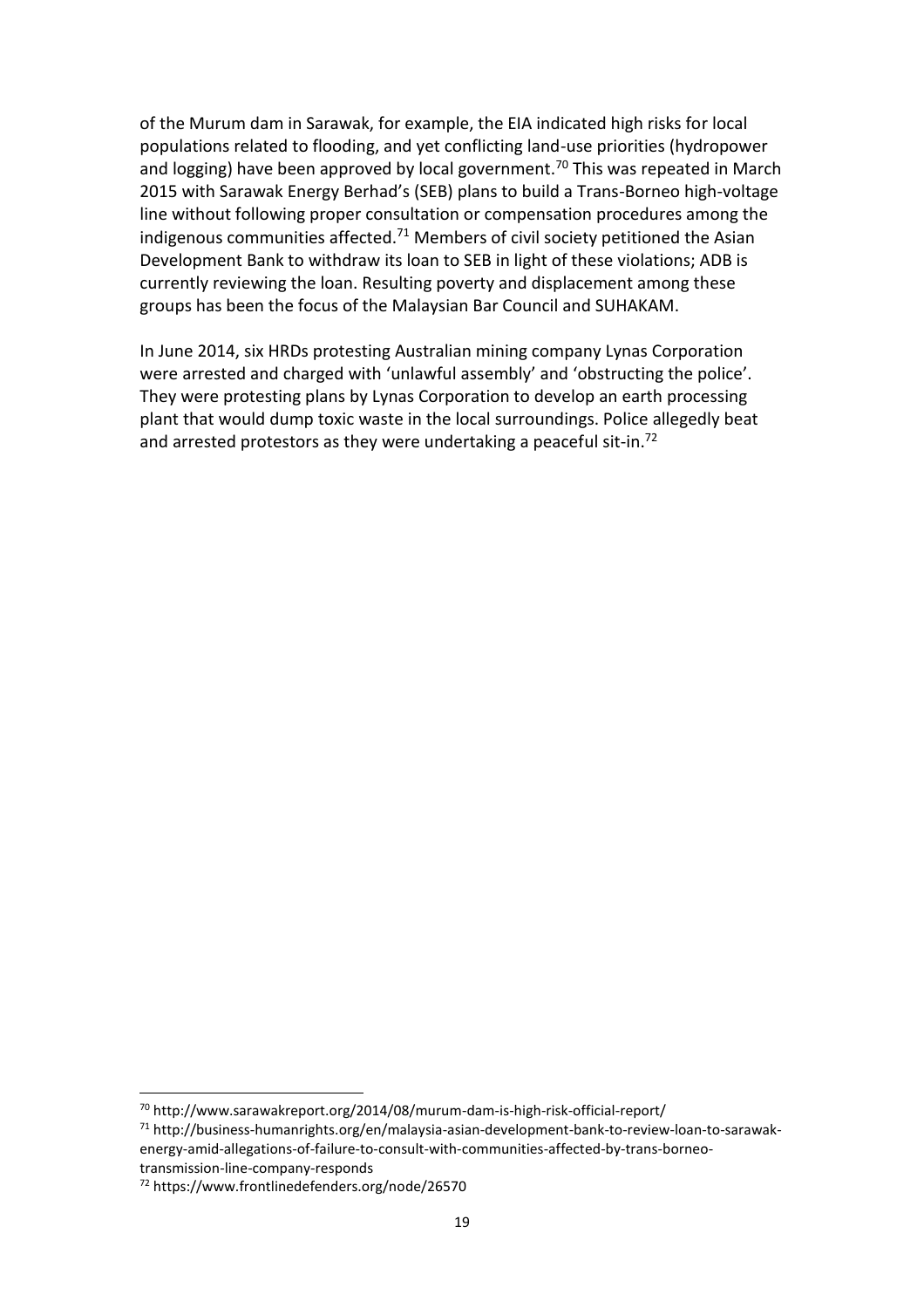# **Myanmar/Burma – A, F, M, O**

Myanmar has undergone unprecedented change over the last four years, and international economic opportunity has grown dramatically. Western governments have increasingly loosened restrictions on trade and investment, while domestically dozens of laws have been drafted or amended to accommodate requests of the international community – both governments and business – and to facilitate further economic growth. However, barriers still remain for full respect of human rights and efforts are necessary to root out the last vestiges of crony capitalism, held guardedly by the Burmese military.

The Right to Peaceful Assembly and Peaceful Procession Act in theory guarantees these rights to citizens, within certain limits. Included in those limits are procedures for obtaining consent from local authorities, outlined in Article 18 of the Act. This Article is widely used to charge and imprison HRDs, with sanctions of up to six months' imprisonment and hefty fines, sometimes by multiple jurisdictions at the same time.<sup>73</sup> The Labour Organization Law similarly allows for some exercise for freedom of association, namely the right to strike and to form unions, but limits include a restriction of the number of national confederations to one. The 2012 Settlement of Labour Disputes Law does not include key components of collective bargaining and gives no authority to enforce arbitration decisions.

Enacted in January 2014, the Special Economic Zone (SEZ) law reportedly offers foreign investors in these zones extensive tax benefits, longer land leases, and ability to repatriate profits.<sup>74</sup> It also, worryingly, gives the executive and legislative branches authority to designate SEZs without requiring a study of the human rights impacts of the zone, and requires payment by developers or investors for relocation or compensation (processes of determining notice and consent for acquisition of land or adequate compensation are not included in the law).<sup>75</sup>

In addition to the legal challenges to HRDs presented by application of the Peaceful Assembly and Peaceful Procession Act, Penal Code Section 505b has been used to charge HRDs and activists with crimes 'against the state or public order'. The Myanmar National Human Rights Commission (MNHRC) has engaged in a limited fashion on specific cases of business-related abuses, but appears to be neither effective nor independent. It enjoys relatively little support or confidence from Burmese civil society.

Opposition to development is not tolerated. For example, local communities near the Dawei (Tavoy) SEZ have raised significant concerns, echoed by international groups, about the negative effect on the environment and on rural livelihoods, due to relocation and rezoning of land. Consultation has been described as 'woefully inadequate', in particular in relation to women's groups. When a local organisation,

<sup>73</sup> Input from ISHR and FORUM-ASIA partner, September 2015.

<sup>74</sup> https://www.kpmg.com/MM/en/IssuesAndInsights/ArticlesPublications/TaxAlert/Documents/ Tax\_Alert\_SEZ-1.pdf

<sup>75</sup> http://www.thaibizmyanmar.com/upload/pdf/MSEZ\_Law\_Eng\_PDF\_(24-6-14).pdf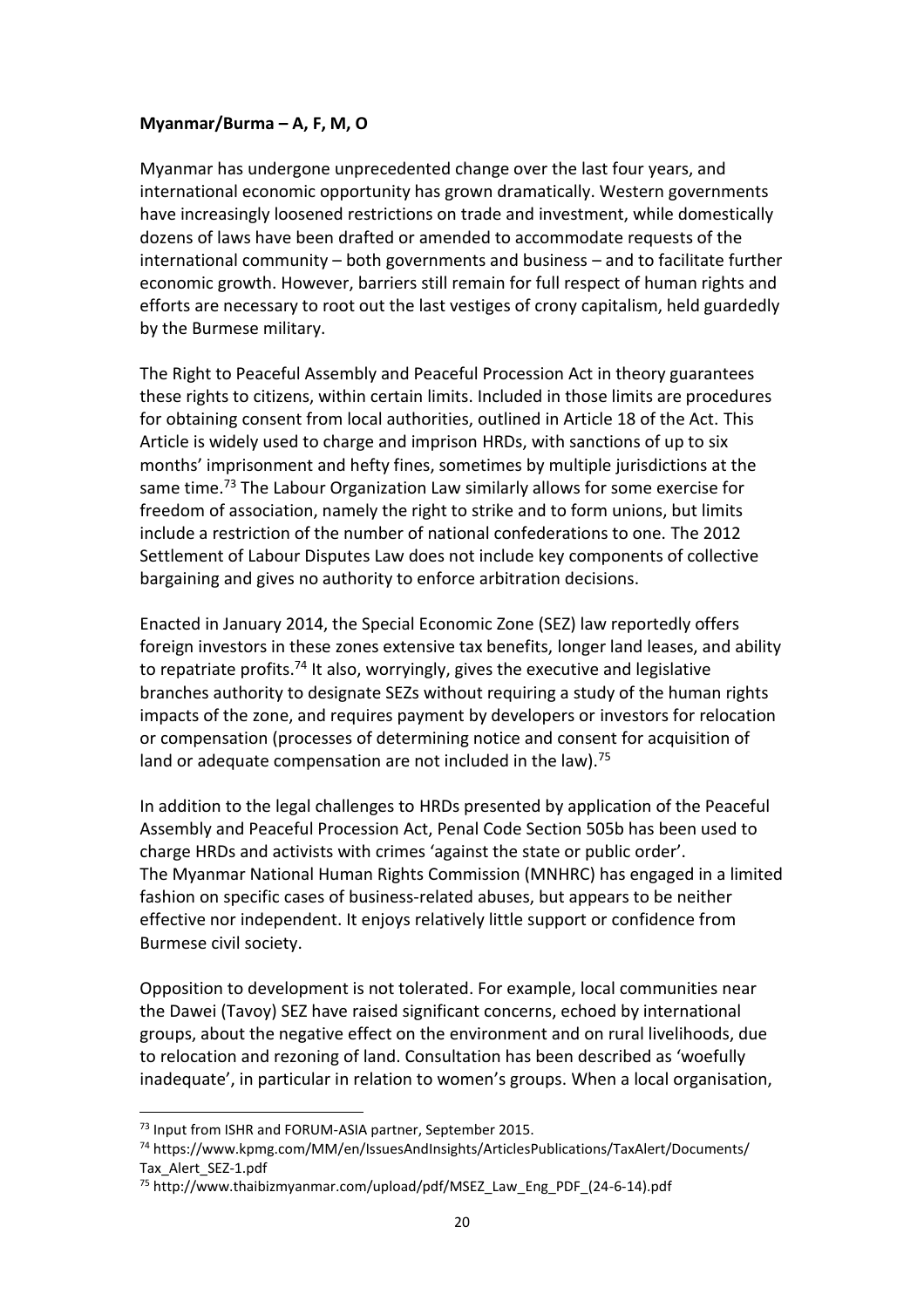the Tavoy Women's Union, sought more opportunities to provide input, they became the target of stigmatisation by local authorities, being called the 'enemy' of the project. A leader in the organisation also received threats of rape from an individual associated with a power plant in the SEZ.

When villagers and monks protested the forcible eviction of local populations to make room for the Letpadaung mine in Kachin state, Myanmar, security forces allegedly working in tandem with the Chinese investment company violently dispersed the protestors. At least one villager was killed, and dozens of others suffered severe health impacts due to the use by security forces of white phosphorus. The use of this hazardous substance constitutes torture and a violation of international law.<sup>76</sup> A defender working with the community was sentenced to 15 months in prison for his work, under criminal charges of trespassing.

Although the MNHRC conducted an investigation into the Letpadaung incident, and even found the police to be at fault, no follow up actions have resulted in accountability. Operations by the Chinese company at the Letpadaung mine and the surrounding area continue.

In its 2012 observations, the CRC Committee noted that child labour is a prevalent problem in certain industries, particularly the extractive industry (oil and gas) and 'large-scale development projects such as dams and pipelines'.<sup>77</sup> It stated its concern at the hazardous working conditions that children endured, urging the State to create and implement 'regulatory framework and policies' to ensure that business and industry complied with domestic and international human rights standards. These same large-scale energy and extractive projects also often lead to forced evictions of local residents.<sup>78</sup> In particular, the CEDAW Committee noted its concern in its 2015 list of issues that rural women had difficulty ensuring their 'access to land and land ownership'.<sup>79</sup>

<sup>&</sup>lt;sup>76</sup> https://www.amnesty.org/en/latest/news/2015/02/myanmar-foreign-mining-companies-colludingserious-abuses-and-illegality/

 $77$  CRC/C/MMR/CO/3-4 para 22(a)

<sup>78</sup> CRC/C/MMR/CO/3-4 para 77

<sup>79</sup> CEDAW/C/MMR/Q/4-5 para 18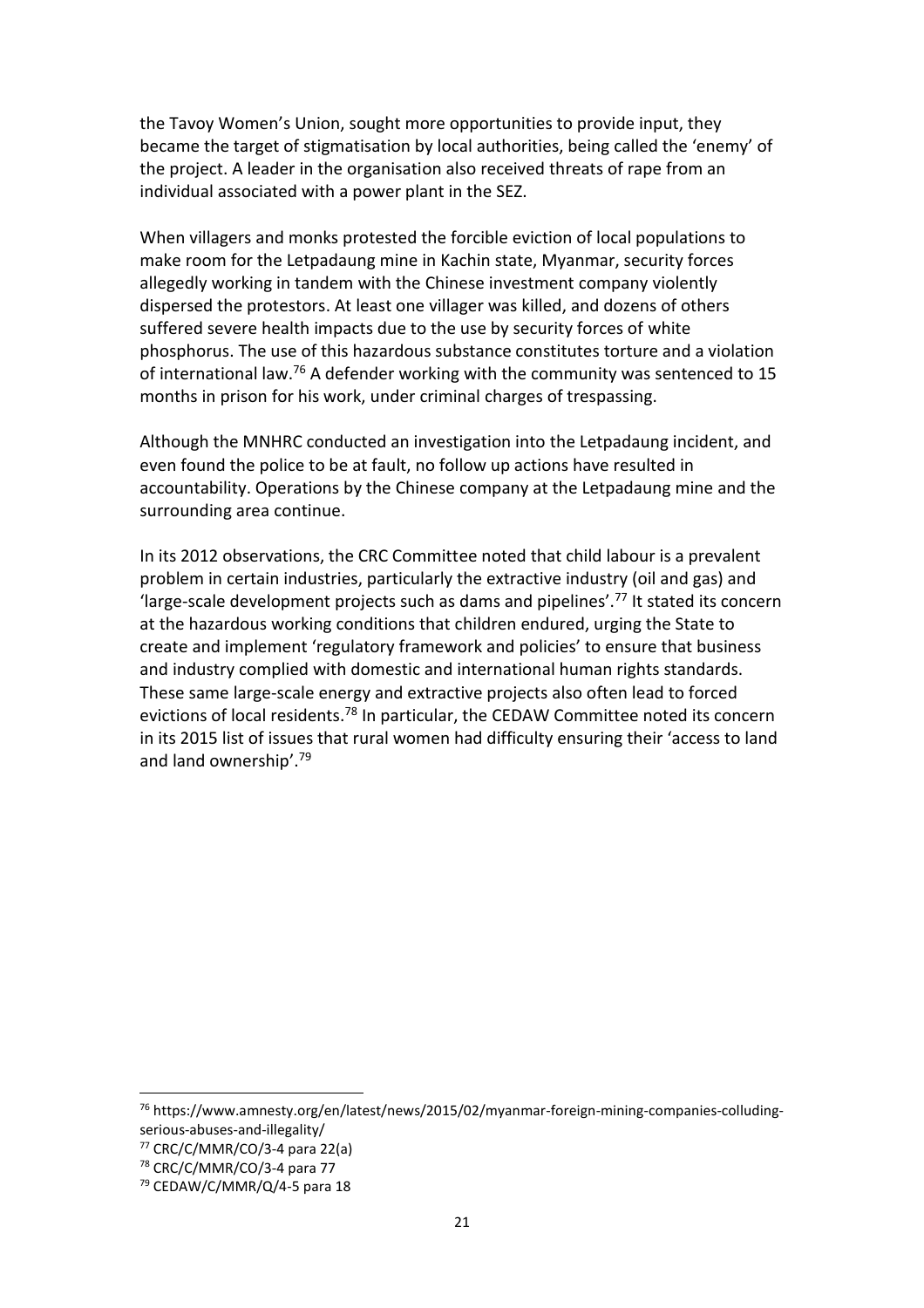## **Philippines – A, F, M, O**

The Philippines is rich in natural resources, and receives a significant amount of its GDP from the extractive (mining) and agricultural sectors. Manufacturing accounted for almost two-thirds of domestic industrial output in 2012, which included both clothing/merchandise and food processing, <sup>80</sup> and growth continued through 2014, with an increase of over 60% in net FDI inflow compared to the previous year.

The Philippines Special Economic Zone Act (1995) identified a range of economic zone models that aimed to balance agricultural, manufacturing, and other investment projects. They have 'minimum government interface,' but are nominally managed by the Philippines Economic Zone Authority (PEZA).<sup>81</sup> In the labour sector, failure to identify and attribute responsibility between PEZA and DOLE have occasionally exacerbated potential for labour violations. In mining, revised rules and regulations adopted in 2015 simplified licensing processes in an effort to incentivize legal mining operations.

The Philippines government has taken some steps to ensure that businesses work responsibly. In the labour sector, they have a public database of arbitration cases that outline complaints by workers and workers' associations, and whether and what kind of sanctions were imposed by the Department of Labour and Employment (DOLE). However, this has limited applicability across sectors; despite significant attention and funding by the international community, hazardous child labour occurs regularly in small-scale/artisanal mining.<sup>82</sup>

Constitutional guarantees and the Indigenous Peoples' Rights Act were drafted with the intention of protecting cultural integrity, including the right to own and develop ancestral lands and to benefit from FPIC in the process of development. However, indigenous organisations have noted that FPIC is not evenly implemented and that conflicts over land rights continue.<sup>83</sup> In some cases, national indigenous organisations have argued that the streamlined permits system, rather than making the process easier for indigenous groups to engage with, in fact simplifies the steps required by businesses to gain access to ancestral lands.<sup>84</sup>

<sup>80</sup> According to World Bank Manila Office, 2012, c.f. government policy document *Doing Business in the Philippines,* accessed at

http://www.ey.com/Publication/vwLUAssets/Doing\_business\_in\_the\_Philippines/\$FILE/Doingbusiness-in-the-Philippines.pdf

 $81$  Ibid.

<sup>82</sup> 'What if something went wrong?' HRW, 29 September 2015. Accessed at

https://www.hrw.org/report/2015/09/29/what-if-something-went-wrong/hazardous-child-laborsmall-scale-gold-mining

<sup>83</sup> Input from ISHR and FORUM-ASIA partner AIPP, September 2015.

<sup>84</sup> International Coalition for Human Rights in the Philippines (ICHRP), statement. Accessed at http://www.humanrightsphilippines.net/2015/11/indigenous-peoples-speak-out-vs-extractiveindustries-at-un-parallel-session/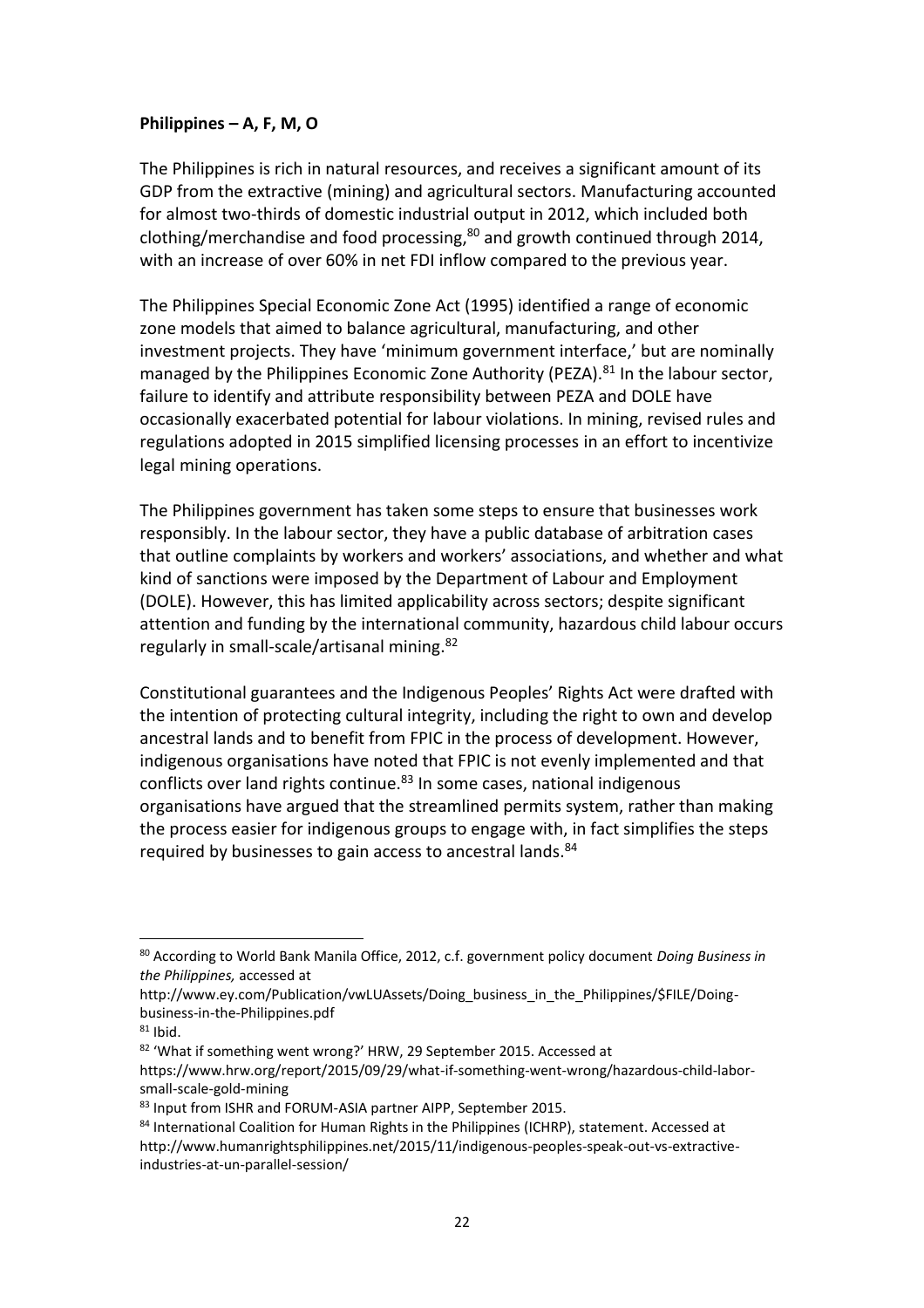The Philippines Human Rights Commission has in the past engaged proactively on the question of land rights in the context of business operations. In November 2015, they hosted a conference on human rights and agribusiness with a range of ASEAN regional human rights institutions and non-governmental organisations. <sup>85</sup> The statement resulting from this meeting (the Palawan Statement on Human rights and Agribusiness in Southeast Asia) recognised the heavy burden of complaints related to land being handles by NHRIs and challenge of seeing NHRI recommendations implemented.<sup>86</sup> NHRIs are expected to be critical in the development of National Action Plans on Business and Human Rights in the region.

According to international NGO reports, while freedom of expression and belief are relatively well-protected in the Philippines, respect for freedoms of association and assembly is still a challenge. Many organisations seeking accountability for past abuses, including extrajudicial killings and disappearances, face harassment and occasional raids by government authorities.<sup>87</sup> Trade unions still face some structural challenges in representing workers' interests, and labour leaders continue to be targets of violence.

HRDs working to protect indigenous communities have reportedly been harassed, vilified, arbitrarily detained, and summarily executed, by both state and non-state security actors. In Mindanao in particular, such responses are often justified by branding HRDs as 'rebels'.<sup>88</sup> This is largely attributed to the closely interwoven interests of local government officials, and politicians, and the businesses that seek to operate in the area.

For the Philippines, migrant labour is an area where the government is engaging with significant efforts to improve business practices in labour recruitment. With nearly 2 million Filipinos leaving the country every year to work abroad—almost 2% of the total population—and that number steadily increasing each year, overseas employment is an industry of its own.<sup>89</sup> In 2014, the CMW Committee recognised the efforts taken by the government to regulate the multitude of private recruitment businesses in order to lessen the amount of workers enduring abusive working environments and a 'deprivation of labour benefits'.<sup>90</sup> However, it the Committee remained concerned about the abuses many migrant workers stiff suffer, and recommended that the State 'reinforce the regulatory regime for private recruitment agencies' and 'investigate and punish illegal practices by recruiters'.<sup>91</sup>

<sup>85</sup> Accessed at

http://www.forestpeoples.org/sites/fpp/files/news/2015/11/Palawan%20Statement%20as%20adopt ed%20by%20plenary.pdf

 $86$  Ibid.

<sup>87</sup> Freedom House report 2015, available at https://freedomhouse.org/report/freedomworld/2015/philippines

<sup>88</sup> Input from ISHR and FORUM-ASIA partner AIPP, September 2015.

<sup>89</sup> https://publications.iom.int/books/country-migration-report-philippines-2013

<sup>90</sup> CMW/C/PHL/CO/2 para 42

 $91$  CMW/C/PHL/CO/2 para 43(a) and (d)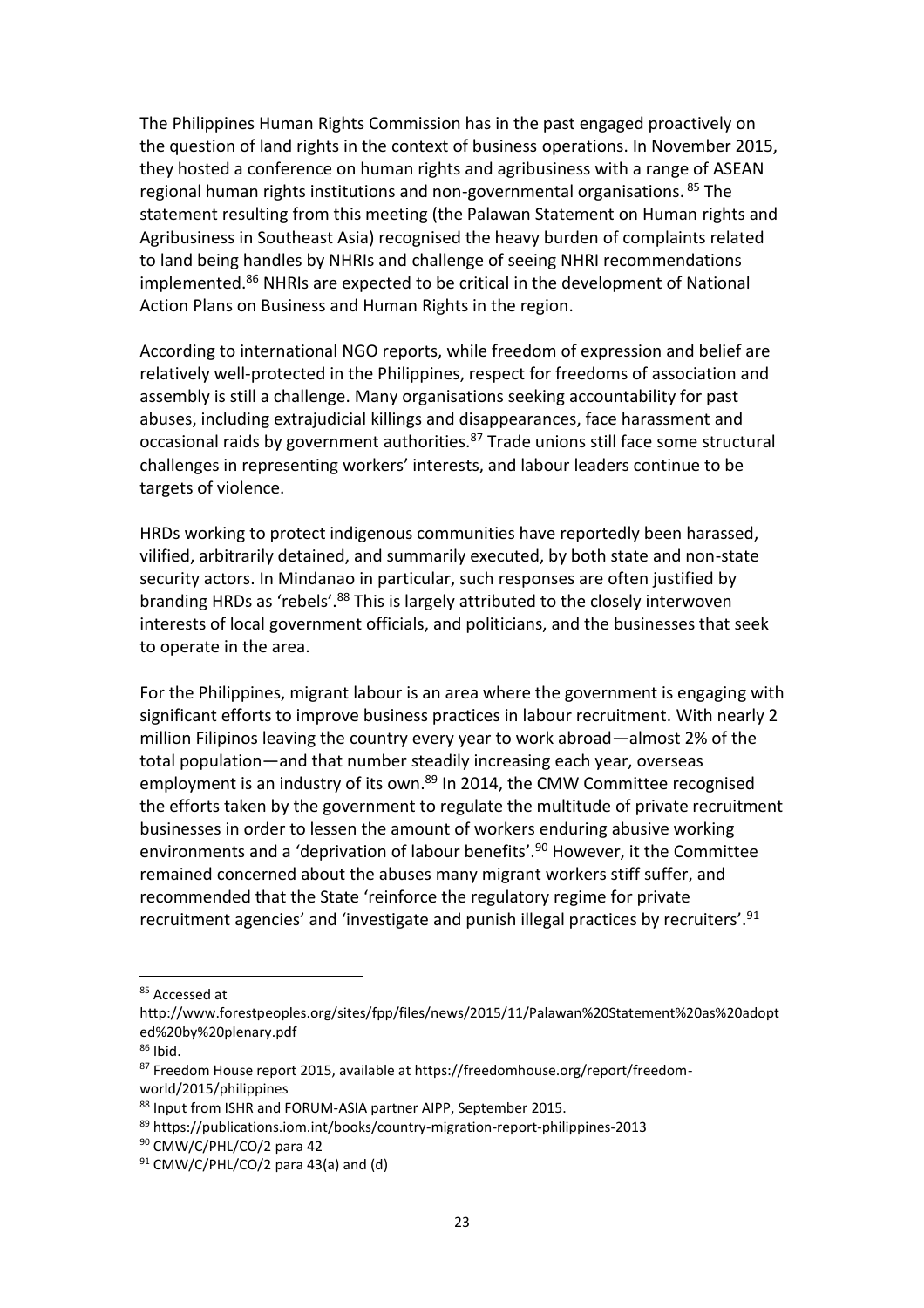The CCPR Committee voiced its concerns about the increasing incidence of child labour and the hazardous conditions that children often work in; this concern was echoed by the CEDAW Committee in their 2015 list of issues.<sup>92</sup> The CEDAW Committee also requested clarification from the government over reports of indigenous women being victims of 'sexual violence, land-grabbing and forced relocation and displacement' by extractive industries developing new mining and large-scale infrastructure projects.<sup>93</sup>

Similarly, the Special Procedures have looked specifically at issues related to HRDs in the context of corporate accountability. In March 2014, six Special Procedures mandateholders (including the Working Group) sent an urgent appeal related to the 'killings, attempted killings, and death threats' against HRDs working on indigenous, land, and environmental issues.<sup>94</sup> There has been no reply by the government. In December 2012, an earlier communication raised similar concerns about threats to HRDs working on indigenous and environmental issues, specifically against 'large scale mining projects… who are allegedly accused by the Armed Forces of the Philippines' for supporting opposition armed groups.<sup>95</sup>

Additionally, concerns about the broader environment for HRDs continue; communications have also requested information related to death threats against journalist Mr. Arthur Sapanghari and his family;<sup>96</sup> the murder of defender and legal assistant Mr. William Bugatti;<sup>97</sup> and the killing of three journalists working on issues of corruption and drug trafficking.<sup>98</sup>

 $92$  CCPR/C/PHL/CO/4 para 23; CEDAW/C/PHL/Q/7-8 para 12

<sup>93</sup> CEDAW/C/PHL/Q/7-8 para 18

<sup>94</sup> JUA PHL 2/2014, c.f. A/HRC/27/72

<sup>95</sup> JUA PHL 7/2012, c.f. A/HRC/23/51

<sup>96</sup> JUA PHL 1/2014, c.f. A/HRC/27/72

<sup>97</sup> JAL PHL 3/2014, c.f. A/HRC/27/72

<sup>98</sup> JAL PHL 2/2013, c.f. A/HRC/25/74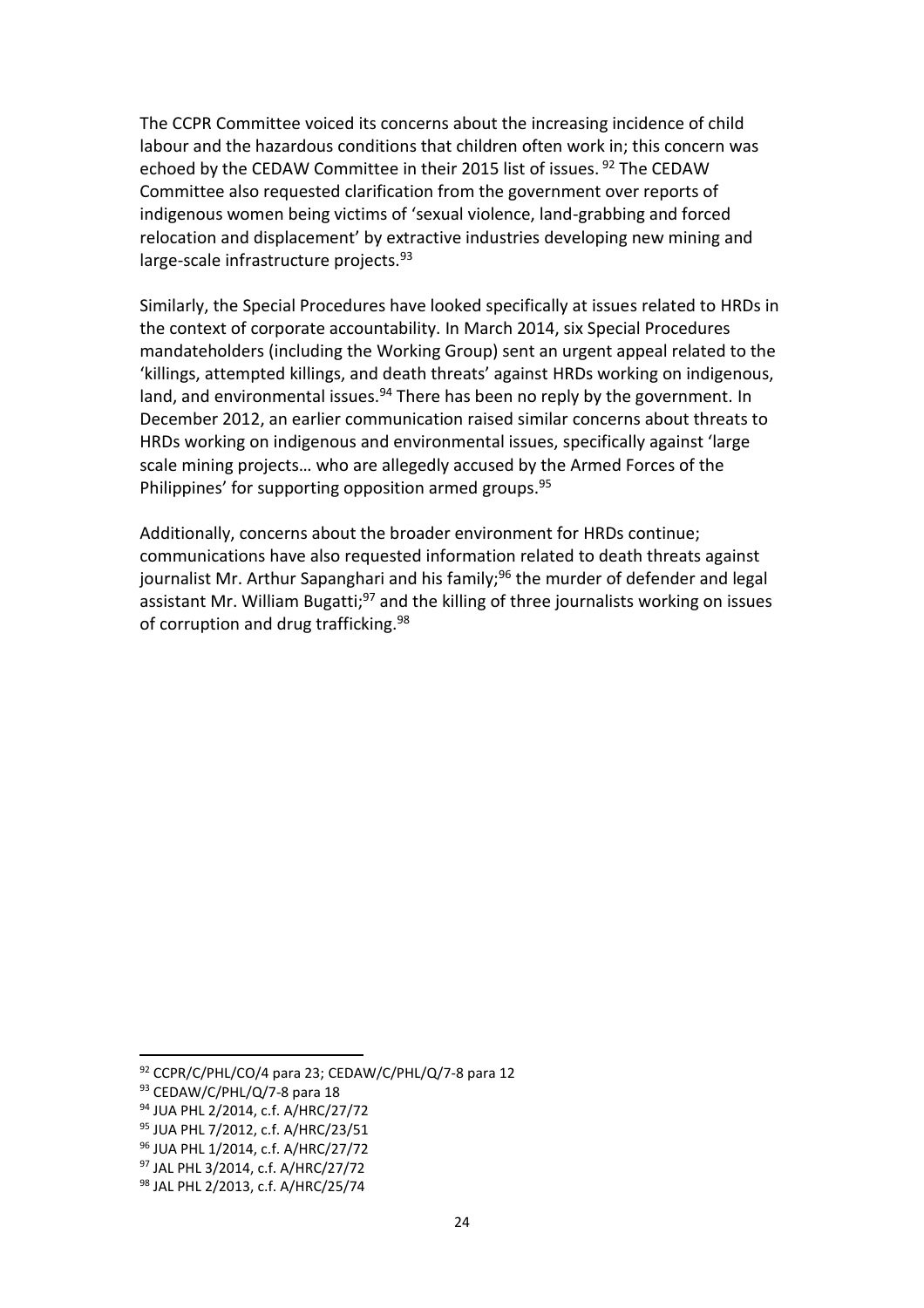# **Republic of Korea – A, E, P**

South Korea is an OECD country, and one of the most advanced in the region in terms of respect for human rights and the maintenance of space for civil society. However, HRDs working to raise awareness around issues of corporate accountability, both within the country and in Korean companies' operations overseas, nonetheless face significant challenges.

Freedom of association is generally respected, and civil society can act fairly independently from the government. The Assembly and Demonstration Act has been used to charge labour activists, in particular, with criminal penalties related to strike and public demonstration activity.

The Korean National Contact Point (NCP) for the OECD Guidelines for Multinational Enterprises should have an important role to play in receiving complaints made against Korean companies, and in harmonizing policies within the Korean government that deal with business and human rights. However, its location within the Commercial Arbitration Board and a relative lack of awareness about its function have made its impact limited.

The National Human Rights Commission of Korean (NHRCK) has also been unable to effectively provide remedy for abuses, although they have supported some independent civil society organisations (Korean Human Rights Foundation, Korean House for International Solidarity) to conduct research on NAP processes in the UK and Denmark. 99

The use of defamation charges against corporate accountability HRDs is particularly acute in South Korea. These charges can be used as threats to prevent public action, or retaliation for speaking to the media. For example, when the employment practices of Samsung came under criticism, the government and individual officers of the corporation have sought judicial approval for compensation for alleged slander and/or defamation.<sup>100</sup> In this way, labour unions and civil society organisations face significantly high financial risks in exposing corporate abuses.

Attention to the role of Korean companies in perpetuating human rights abuses overseas is also stymied. Although there have been a number of reports of abuses, from India to Cambodia to Uzbekistan, the options for remedy have been limited. The January 2014 protests in Cambodia were exacerbated when Korean management reportedly requested the intervention of armed private security contractors. In the resulting melee, three garment worker were killed.

A complaint to the Korean NCP, based on a submission by Korean Transnational Corporations Watch, the Cotton Campaign, and Anti-Slavery International, alleged forced labour in the supply chains of Daewoo International subsidiaries in

 $\overline{a}$  $99$  Ibid.

<sup>100</sup> Input from ISHR and FORUM-ASIA member, KHIS September 2015.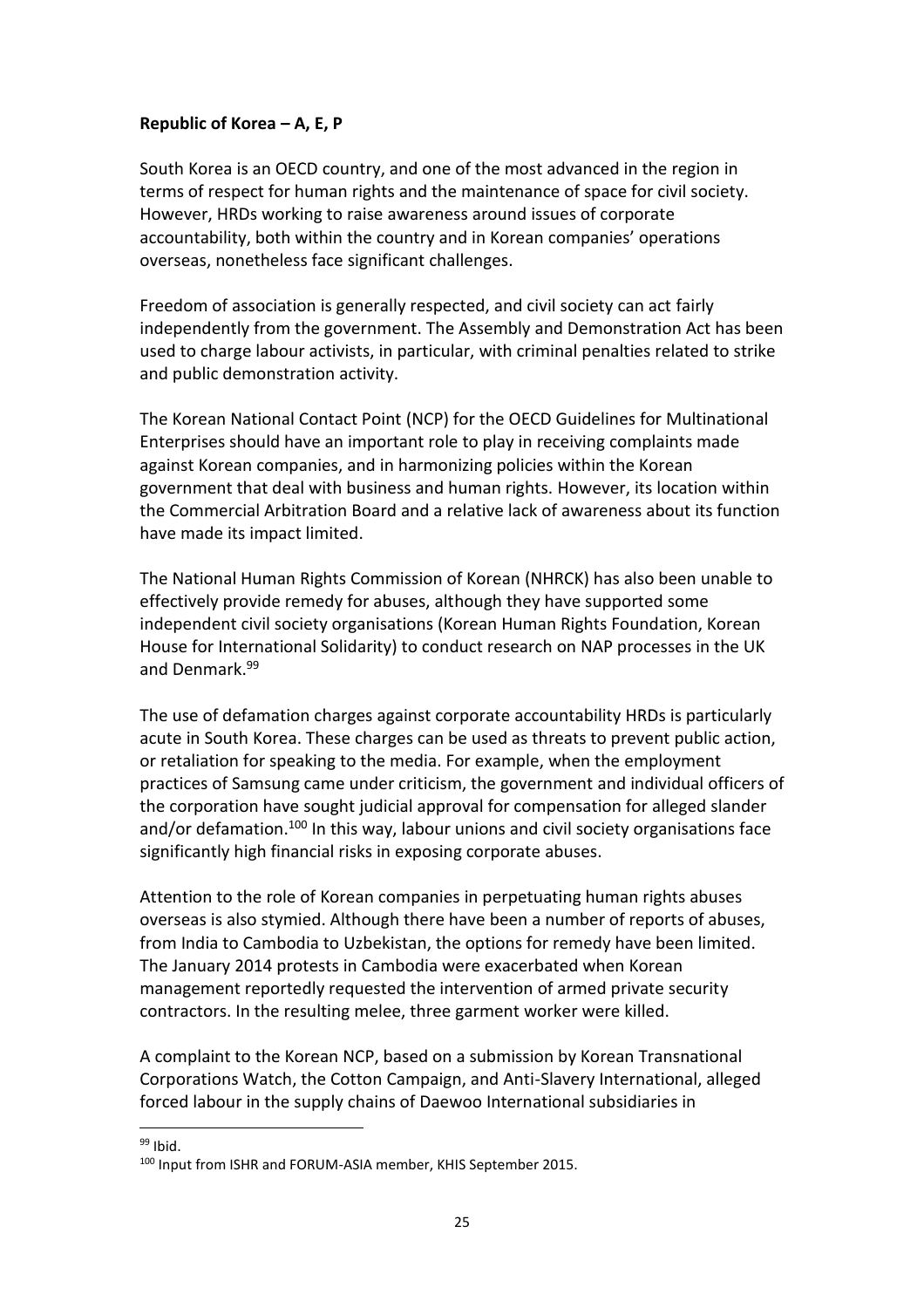Uzbekistan.<sup>101</sup> It was accepted by the Korean NCP in December 2014, and closed on 7 July 2015; the NCP recommended that stakeholders 'monitor the situation' but provided no further guidance and did not offer mediation between the groups. A complaint made alleging sale of tear gas by a chemical company in Korea to the government of Bahrain, also filed in 2014, was deemed inadmissible.<sup>102</sup>

<sup>101</sup> KNCP Initial Assessment. Available at http://www.ncp.or.kr/servlet/kcab\_encp/info/4000# <sup>102</sup> KNCP Initial Assessment. Available at http://www.ncp.or.kr/servlet/kcab\_encp/info/4000#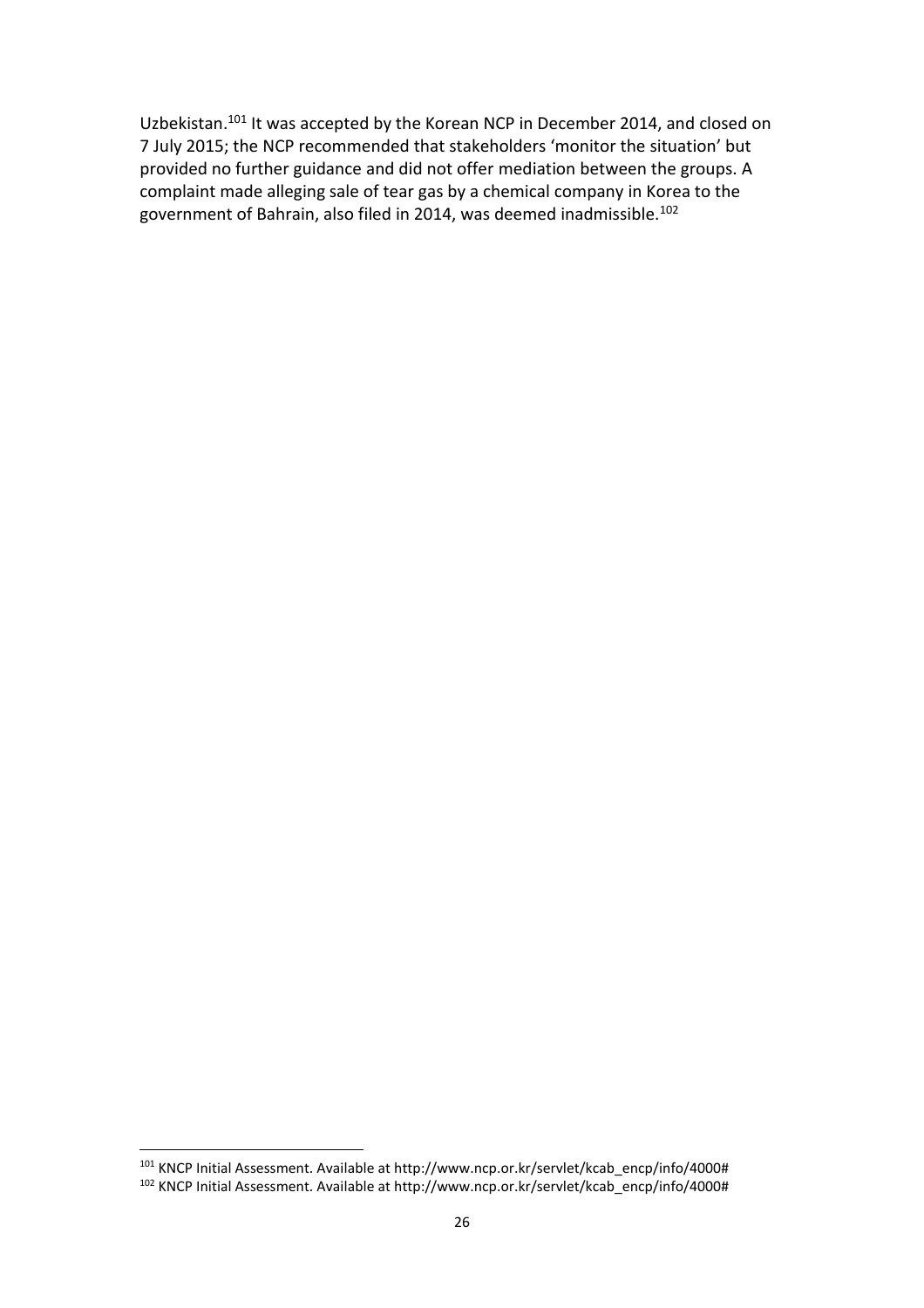#### **Thailand – A, F, M, S**

The takeover by the military junta National Council for Peace and Order (NCPO) in 2014 accelerated the trend of increased restrictions on freedom of expression, association, and assembly, particularly in regards to activists working in the area of corporate accountability. Existing laws are implemented in a much more stringent manner—such as Article 15(ii) of the Martial Law, which has been used to detain nearly 600 HRDs, journalists, and NGO workers.<sup>103</sup> This is also true of Article 112 of the Criminal Code, the 'lèse majesté' law criminalising 'defamation' of the royal family which is frequently used to restrict free speech.

The National Human Rights Commission of Thailand (NHRCT) has been weakened with the NCPO's rise to power, with the government effectively controlling high-level appointments to the NHRCT. It stands to be further weakened, as s drafts of the new Constitution plan to merge it with the Office of the Ombudsman, creating a single human rights entity that is even further constrained in its authority and independence and even less defined in its scope.<sup>104</sup>

NCPO order No. 3/2015 prohibits 'political gatherings of five or more persons'<sup>105</sup>, severely curbing freedoms of association and assembly. This is a continuation of previous restrictions on freedom of assembly under martial law, as emblemised in cases such as the June 2014 police crackdown on a peaceful protest against Tungkum Limited mining company by residents of Na Nong Bong village.<sup>106</sup>

There have been multiple incidents of harassment and violence against land rights and environmental activists. Mr Chai Bunthonglek, a land rights activist in Southern Thailand protesting palm oil company Thai Boonthong, was shot dead on 11 February 2015.<sup>107</sup> He was the fifth land rights activist shot dead in the past five years from his village alone; none of the murders have been solved.<sup>108</sup> Other land rights activists have been detained or disappeared, such as Mr Pholachi Rakchongcharoen who disappeared on 17 April 2014 and whose whereabouts remain unknown.<sup>109</sup>

The CESCR Committee reported incidents of 'enforced disappearances and killings' of HRDs working on land rights and environmental issues, and urged the State to 'adopt all measures necessary to protect human rights activists'.<sup>110</sup> The negative environmental effects of industries operating in Thailand is a serious issue, with

<sup>103</sup> http://adn21.asia/?p=1242

<sup>104</sup> http://www.icj.org/thailand-strengthen-not-submerge-human-rights-commission/ <sup>105</sup> https://globalfreedomofexpression.columbia.edu/wp/wp-

content/uploads/2015/06/20150611\_Unofficial-Translation-of-NCPOs-Order-3-2015.pdf?5da84f <sup>106</sup> http://adn21.asia/?p=1242

<sup>107</sup> https://www.frontlinedefenders.org/node/28082

<sup>108</sup> https://www.forum-asia.org/?p=18354

<sup>109</sup> http://bangkok.ohchr.org/files/ROB%20Press%20Statement%20160415.pdf

<sup>110</sup> E/C.12/THA/CO/1-2 para 11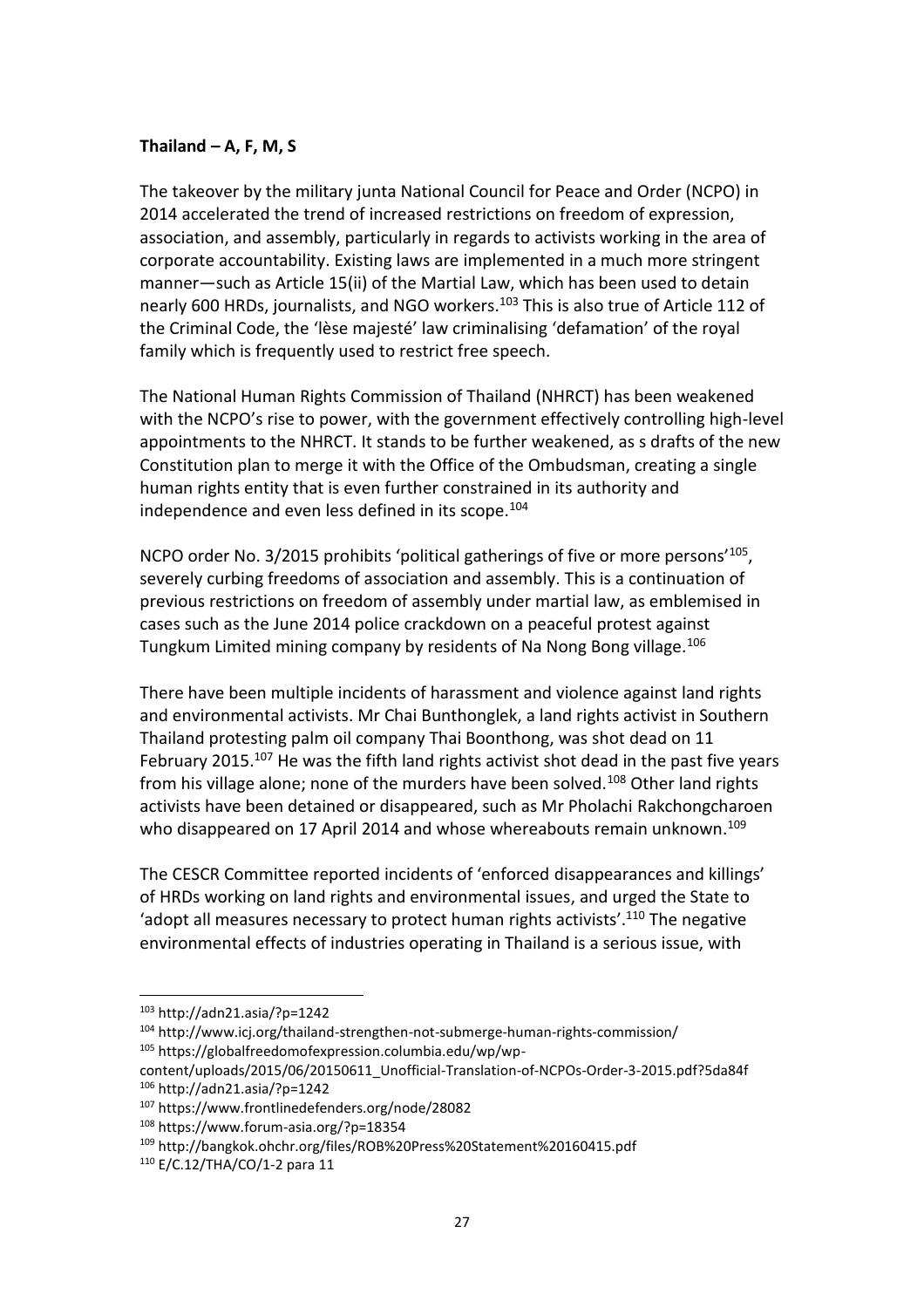CESCR noting that there is a lack of implementation of environmental regulations, resulting in 'harmful effects on the health of the population'.<sup>111</sup>

The CRC Committee also drew attention to this issue in 2012, noting its concern that 'business and fast growing heavy industries, manufacturing, textiles, and export agriculture' resulted in 'pollution and environmental degradation that can undermine the well-being of children'.<sup>112</sup> It recommended that the State strengthen regulations for businesses operating in Thailand and for Thai companies operating abroad. CESCR also recommended strengthening implementation of child labour laws in order to hold businesses accountable for 'non-compliance with legislation'<sup>113</sup>; despite existing child labour laws, it remains a widespread issue, with children of migrants being especially vulnerable to labour exploitation.<sup>114</sup> Forced labour among adults and children alike is particularly prevalent in the fishing industry, with the Committee recommending the State to 'ensure that those employers violating labour rights are prosecuted'.<sup>115</sup>

The CESCR Committee identified ethnic minorities as being disproportionately affected by development projects, noting that they are often denied their right to ancestral lands and suffer the 'disproportionate effects of economic activities connected with the exploitation of natural resources'.<sup>116</sup> It urged the State to 'adopt a human-rights based approach to its development projects'.<sup>117</sup>

 $111$  Ibid. para 31

<sup>112</sup> CRC/C/THA/CO/3-4 para 29

<sup>113</sup> E/C.12/THA/CO/1-2 para 25

<sup>114</sup> CRC/C/THA/CO/3-4 para 72

<sup>115</sup> E/C.12/THA/CO/1-2 para 20

 $116$  Ibid. para 10(a) and (c)

 $117$  Ibid. para 10 (c)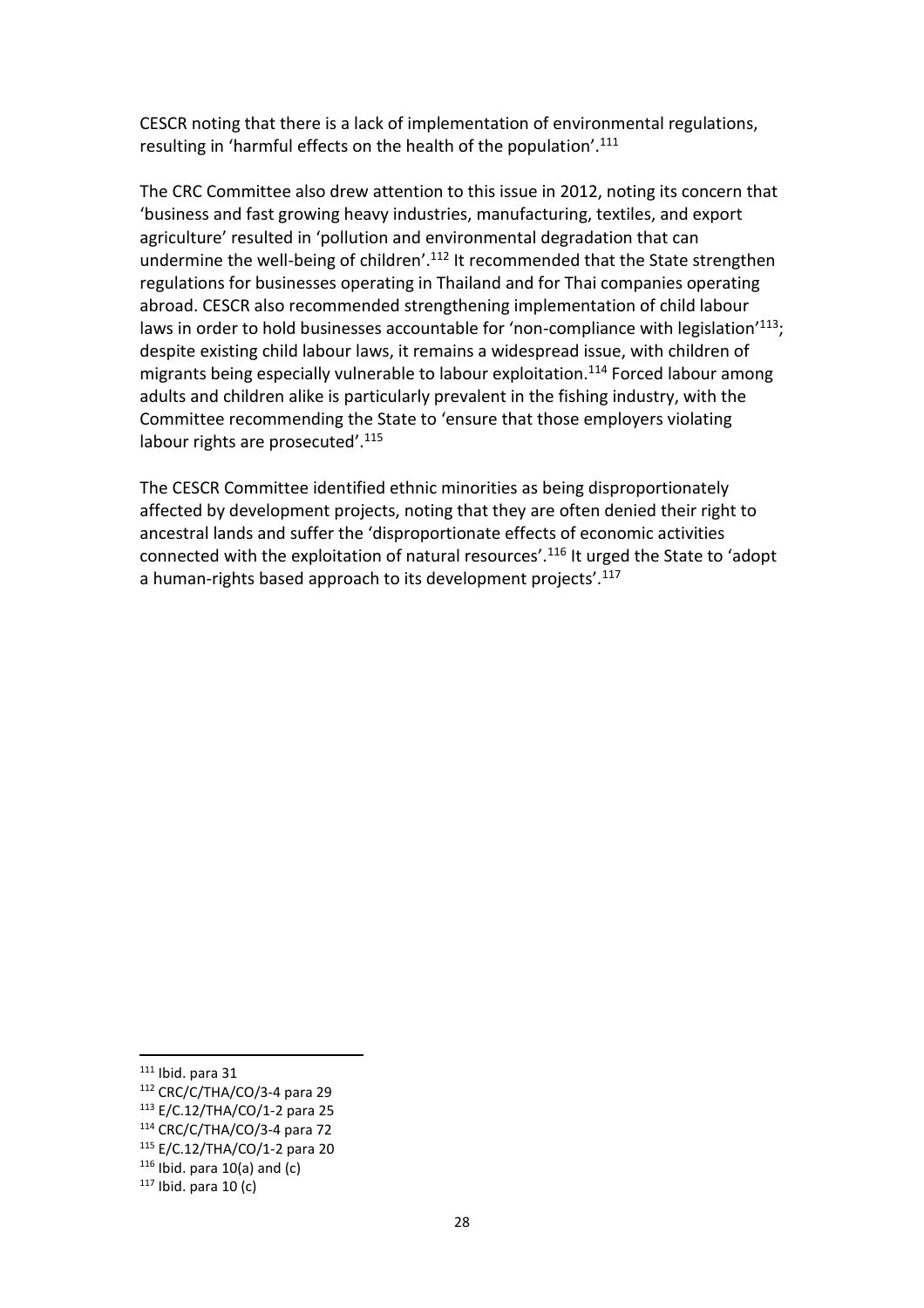## *RECOMMENDATIONS*

This submission is intended to be a tool for engagement with, and discussion among, the full range of relevant stakeholders. In that regard, ISHR and FORUM-ASIA propose three sets of mutually reinforcing recommendations to the key actors in the area of business and human rights, which each have a key role to play in protecting HRDs who promote corporate respect for human rights and accountability for violation. Namely, this includes the UN Working Group on Business and Human Rights; the regional intergovernmental bodies of ASEAN; national and sub-national governments; and business enterprises with operations and investments in East Asia. 118

# **The UN Working Group**

 $\overline{a}$ 

The UN Working Group has a unique ability to set the global agenda on discussions of business and human rights, including on remedy; to cooperate with and reinforce other actors within the UN system to address business-related human rights violations and abuses; and to spur action by States. In that regard, ISHR and FORUM-ASIA urge the Working Group to in the lead up to its Asia regional forum to:

- Systematically integrate the situation of HRDs into its work, including by playing a stronger, more assertive role in amplifying the voices of victims of business-related human rights abuses
- Encourage business to proactively contribute to the protection of HRDs and civil society space
- Encourage governments to draft and implement National Action Plans which focus in process and substance on the participation and protection of HRDs
- Encourage governments to fully implement recommendations from the UN Treaty Bodies, Universal Periodic Review (UPR) and Special Procedures mechanisms that relate to the work of HRDs working on corporate accountability issues.
- Consider in its work the jurisprudence, general comments, and recommendations of UN treaty bodies and regional courts, as well as the findings included in thematic reports of the UN Special Procedures
- Ensure continued coordination and incorporation of practices and norms related to rights holders, specifically indigenous peoples per relevant UN standards, and ensure their full and effective participation, as well as that of other marginalised or vulnerable groups, in business and human rightsrelated multilateral activities (e.g. this regional forum, the UN Forum on Business and Human Rights, and – within the context of the Working Group's engagement – the OEIGWG on the elaboration of a binding treaty).

<sup>&</sup>lt;sup>118</sup> Please note that detailed information from 2011-2012 consultations with HRDs in the region is also available in the FORUM-ASIA report *[Corporate Accountability in ASEAN: A Human Rights-Based](http://www.forum-asia.org/?p=16404)  [Approach](http://www.forum-asia.org/?p=16404).*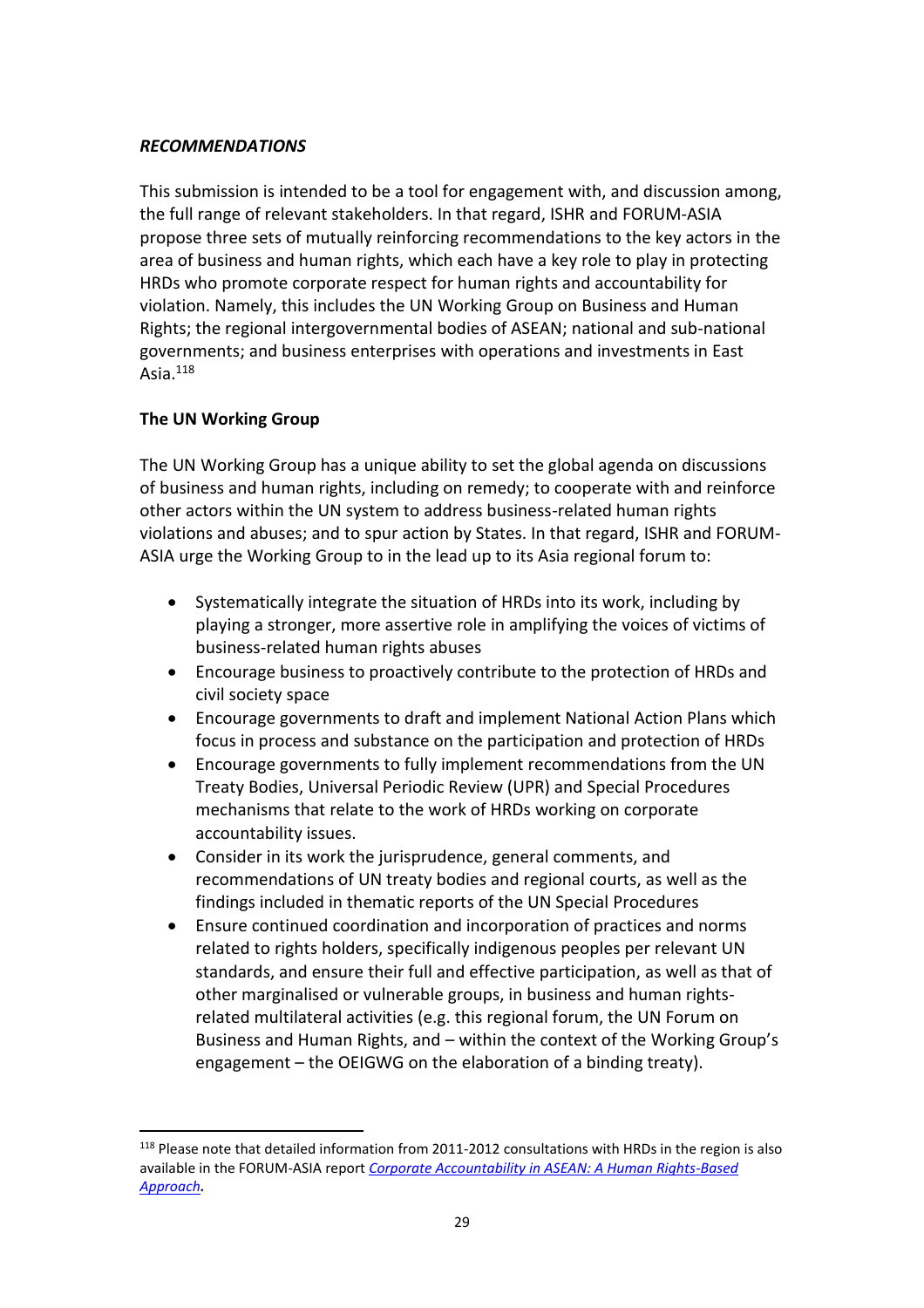- Advance a more effective individual complaint mechanism for reporting alleged human rights abuses committed by corporations, including a stronger focus on such cases when presenting the Working Group's reports to the Human Rights Council
- Develop a regular dialogue with public sector financial institutions, including national and multilateral development banks, to discuss their role in coordinating with the Working Group and advancing the implementation of the Guiding Principles.

# **ASEAN regional structures and bodies**

At least two key pillars of the ASEAN framework can be strengthened with regard to business and human rights. The AICHR and civil society participation through the ASCC and other existing ASEAN fora offer one option. In addition, proposed projects for the evolving ASEAN Economic Community (AEC) include cooperation on transportation, mining, and energy projects that could benefit from efforts to strengthen, through policy and political influence, attention to corporate accountability. ASEAN bodies should:

- Consider setting up a monitoring mechanism at the regional level, based on the highest international human rights obligations among the ASEAN countries, to oversee the implementation of policies, programs, and projects associated with ASEAN Economic Community (AEC) activities.
- Consider establishing a regional mechanism to hold corporations accountable if they violate human rights in their operations and to ensure that the victims receive adequate remedies
- Inaugurate an annual meeting with affected communities and CSOs from across the region to ensure that perspectives on business and human rights challenges from the ground can reach decisionmakers at the regional level, and to create a platform for sharing of experience among communities.
- Encourage governments to simplify procedures to bring witnesses and perpetrators to national courts, and facilitate the review of cross-border cases involving violation of land and other human rights in order to establish jurisprudence.
- Ensure space for independent media and journalists to report openly and without fear of retaliation or intimidation on issues related to business, human rights and environmental issues.

#### **Governments in the East Asia region**

Governments need to act with urgency to protect HRDs working to promote corporate accountability, and to ensure that HRDs and communities do not face retaliation or reprisal for their efforts to engage with companies, or to press their own governments for a safe and enabling environment for their work. We call on governments of the East Asia region to: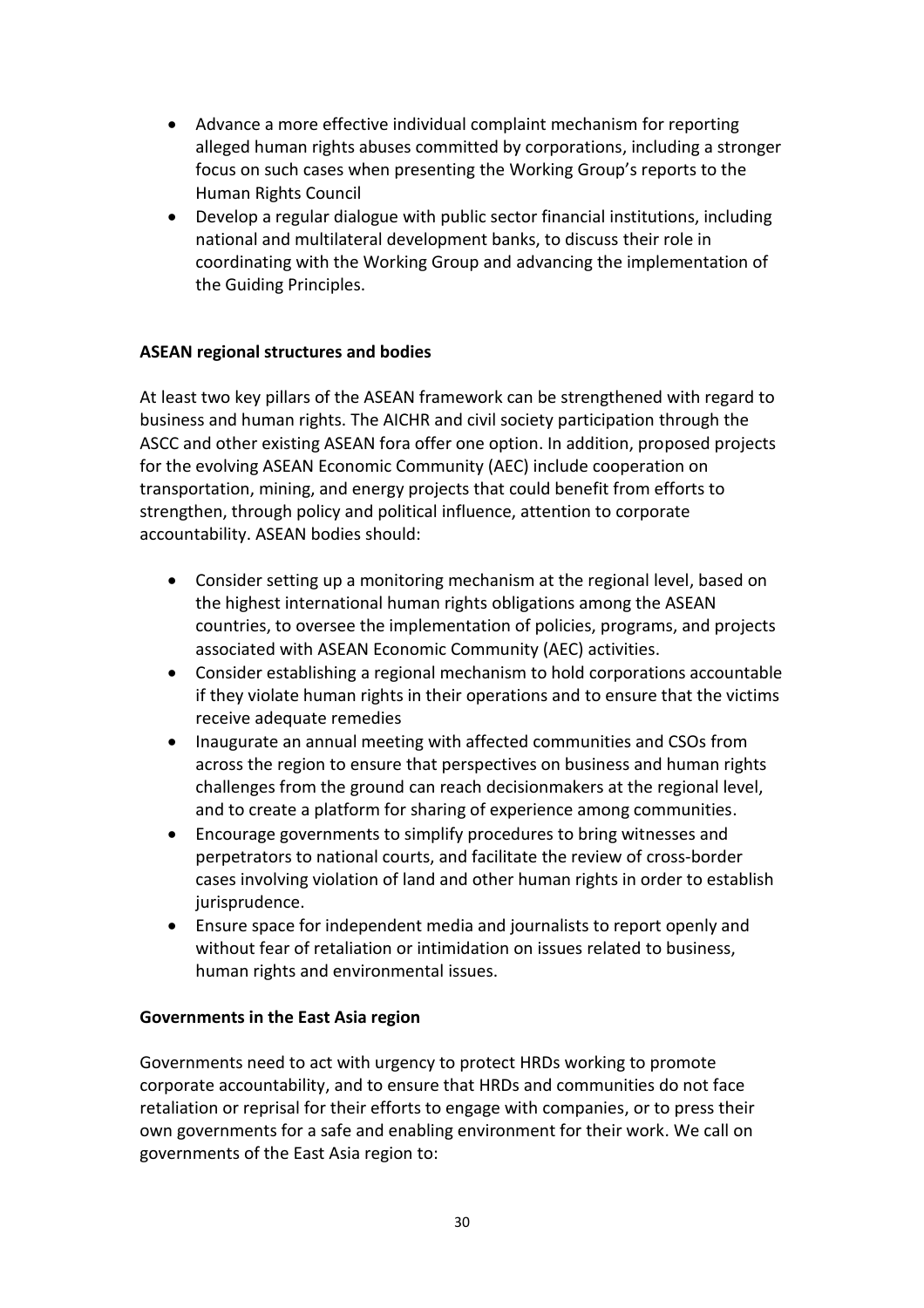- In line with their existing duty to promote and protect human rights, amend or repeal laws and policies that restrict the work of HRDs, including WHRDs, and investigate all human rights violations against them
- Enact specific laws on the recognition and protection of HRDs, and that facilitate their work in line with the UN Declaration on Human Rights Defenders, including those HRDs working to promote corporate respect for human rights and accountability for violations
- Strengthen the independence, mandate, capacity and resources of existing NHRIs, or establish NHRIs where they do not yet exist
- Ensure coherence between existing legal and regulatory frameworks related to investment and natural resource development and human rights (for example, ensuring that all impact assessments currently mandated in law and policy include a substantive human rights component)
- Develop National Action Plans on Business and Human Rights that reinforce existing international commitments and that include specific measures to support and protect HRDs
- Support the negotiation, in consultations with defenders and civil society, of a legally-binding international treaty for corporations and business entities with regard to human rights
- When embarking on major development projects, ensure that HRDs and affected communities are consulted; have access to information; and can fully participate in monitoring the implementation and impacts of the project
- Take measures to guarantee access to effective remedy by supporting public interest litigation and removing obstacles for public interest lawyers to represent affected persons and communities
- Ensure that corporations and business entities domiciled in the country are held fully accountable for human rights violations they commit, whether domestically or in their operations overseas
- Introduce legislation requiring public reporting by companies of the results and mitigation measures adopted through mandatory impact assessments

# **Corporate actors**

 $\overline{a}$ 

There is an important role for the private sector to play in the protection of HRDs and the creation of a safe and enabling environment for their work. In line with a recent call on business by a cross-regional group of 38 organisations from around the world, we encourage businesses including state-owned, joint venture, multinational, private and wholly-owned subsidiary companies among others, to consult, respect, and protect HRDs.<sup>119</sup> Concrete action in that regard should include:

 Desist from physical or legal attacks against HRDs, in any way supporting or facilitating direct or indirect interference with, the work of HRDs, including in

<sup>119</sup> http://www.ishr.ch/news/business-enterprises-consult-respect-and-protect-human-rightsdefenders-says-cross-regional